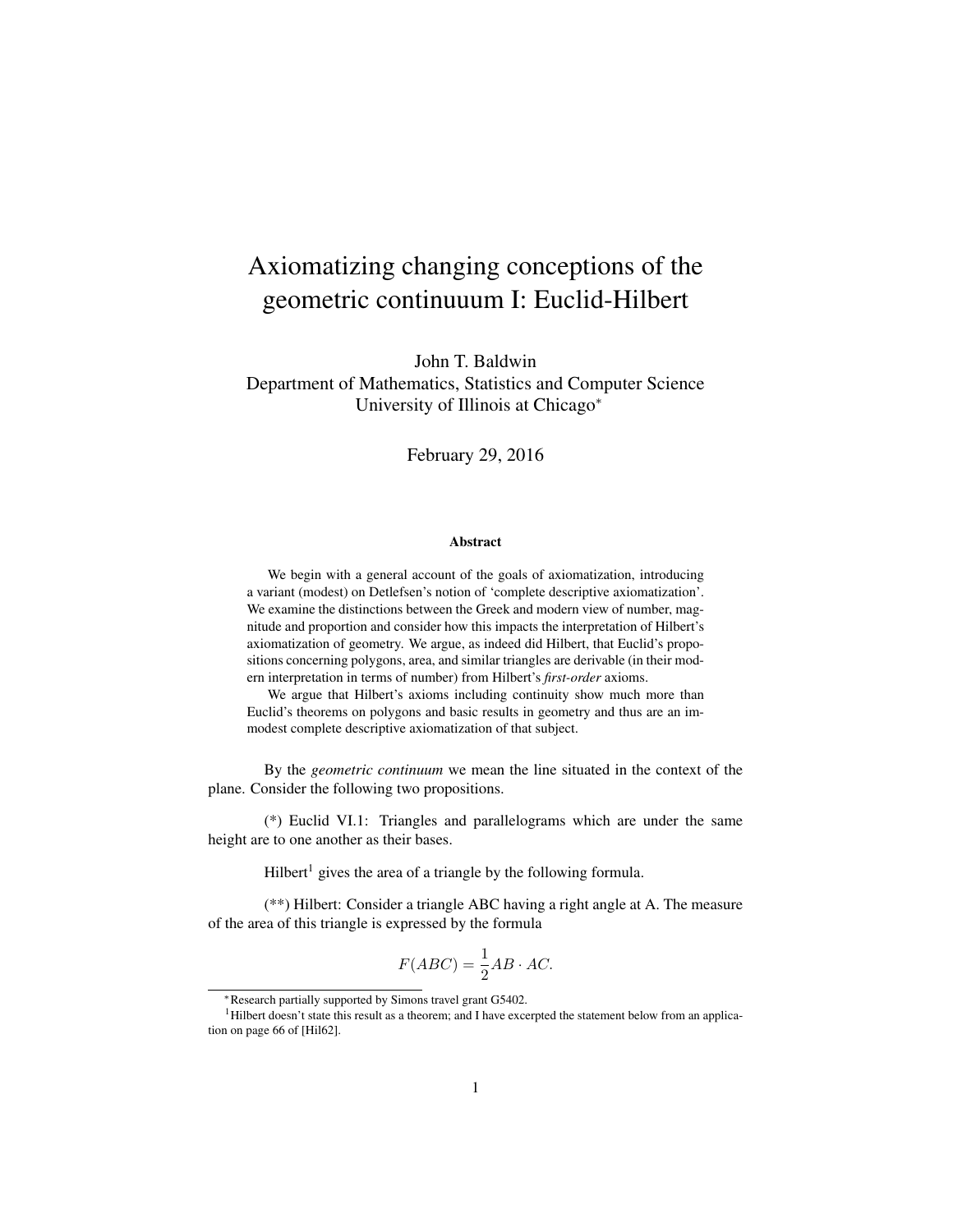I see several challenges that Hilbert faced in formulating a new axiom set in the late 19th century:

- 1. Delineate the relations among the principles underlying Euclidean geometry. In particular, identify and fill 'gaps' or remove 'extraneous hypotheses' in Euclid's reasoning.
- 2. Reformulate propositions such as VI.1 to reflect the 19th century understanding of real numbers as measuring both length and area.
- 3. Ground both the geometry of Descartes and 19th century analytic geometry.

The second aspect of the third challenge can be stated more emphatically: grounding calculus<sup>2</sup>. We will argue that in meeting the third goal, Hilbert added axioms that were unnecessary for purely geometric considerations. We frame this discussion in terms of the notion of *descriptive axiomatization* from [Det14]. But the axiomatization of a theory of geometry that had been developing for over two millenia leads to several further considerations. First, while the sentences (\*) and (\*\*) clearly, in some sense, express the same proposition, the sentences are certainly different. How does one correlate such statements? We lay out the relations among three perspectives on a mathematical topic.

- 1. *A data set* [Det14], a collection of propositions about the area;
- 2. A system of axioms and theorems for the area;
- 3. The different conceptions of various terms used in the area at various times.

Previous descriptions of complete descriptive axiomatization omit the possibility that the axioms might be too strong and obscure the 'cause' for a proposition to hold. We introduce the term 'modest' descriptive axiomatization to denote one which avoids this defect. We give several explicit lists of propositions from Euclid and draw from [Har00] for an explicit linking of subsets of Hilbert's axioms as justifications for these lists. We conclude that Hilbert's first-order axioms provide a modest complete descriptive axiomatization for most of Euclid's geometry. In the sequel [Bal16b] we argue that the second-order axioms aim at results that are beyond (and even in some cases antithetical to) the Greek and even the Cartesian view of geometry. So Hilbert's axioms are immodest as an axiomatization of traditional geometry. This conclusion is no surprise to Hilbert<sup>3</sup> although it may be to many readers<sup>4</sup>.

<sup>&</sup>lt;sup>2</sup>Giovannini [Gio16], translating from Hilbert's 1891 paper in [Hil04], writes that '[analytic geometry] correlates the points on a line with numbers from the very beginning, thereby reducing geometry to calculus.' Following Giovannini, we then take this as one objective of the Grundlagen. We stress here the vast distinction between this goal and the others we have enumerated.

 $3$ In the preface to [Hil62] the translator Townsend writes, "it is shown that the whole of the Euclidean geometry may be developed without the use of the axiom of continuity". Hilbert lectured on geometry several summers in the 1890's and his notes (German) with extremely helpful introductions (English) appear in [Hil04]. The first *Festschrift* version of the Grundlagen does not contain the continuity axioms. I draw primarily on the (2nd (Townsend edition) of Hilbert and on the 7th [Hil71].

<sup>4</sup>The first 10 urls from a google search for 'Hilbert's axioms for Euclidean geometry' contained 8 with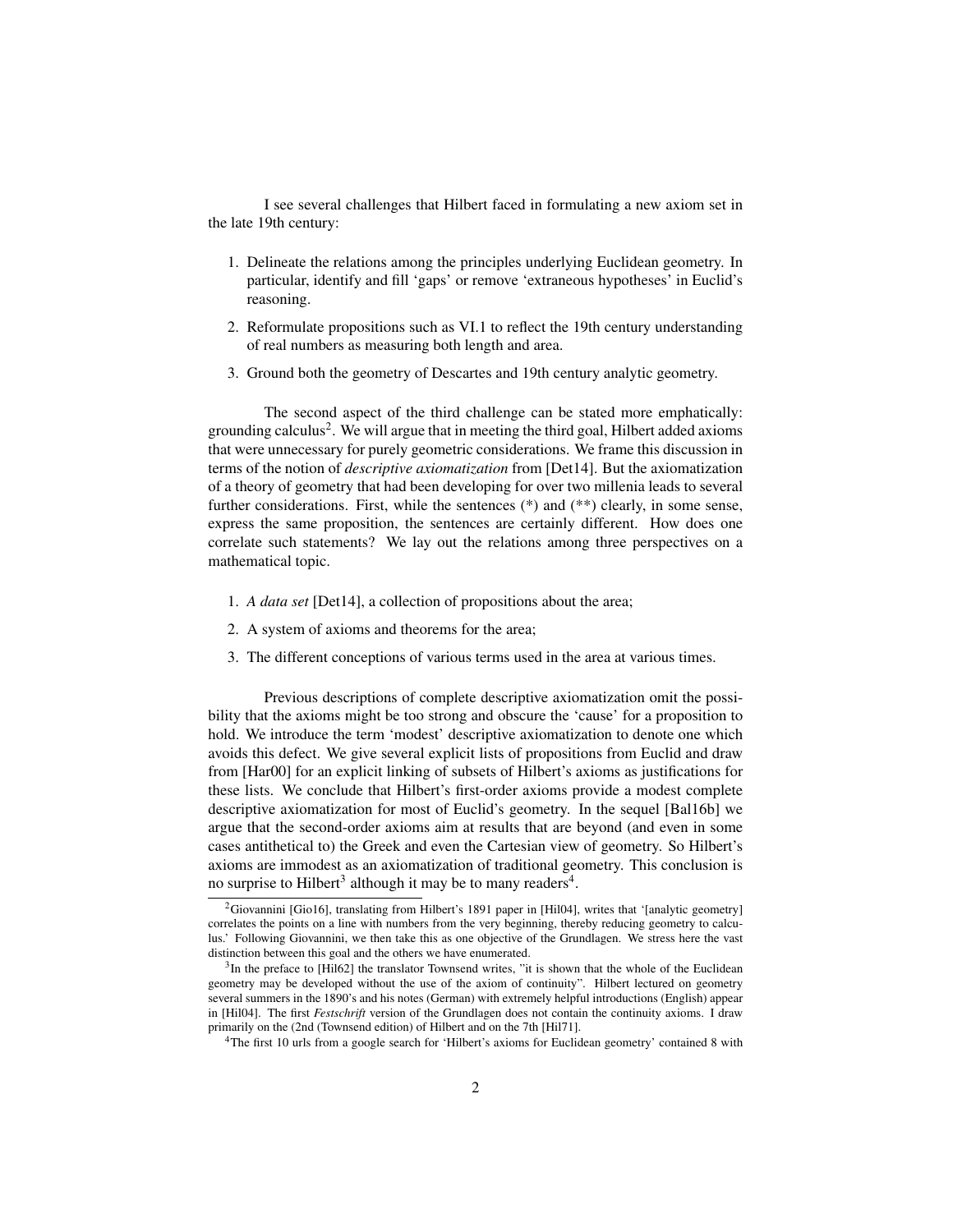Hilbert groups his axioms for geometry into 5 classes. The first four are firstorder. Group V, Continuity, contains Archimedes axiom which can be stated in the logic<sup>5</sup>  $L_{\omega_1,\omega}$  and a second-order completeness axiom equivalent (over the other axioms) to Dedekind completeness<sup>6</sup> of each line in the plane. Hilbert<sup>7</sup> closes the discussion of continuity with 'However, in what is to follow, no use will be made of the "axiom of completeness" '. Why then did he include the axiom? Earlier in the same paragraph<sup>8</sup>, he writes that 'it allows the introduction of limiting points' and enables one 'to establish a one-one correspondence between the points of a segment and the system of real numbers'. A *more important motivation for Hilbert* opens Section 1 of this paper: to bring out the significance of the various groups of axioms.

In Section 1, we consider several accounts of the purpose of axiomatization. We adjust Detlefsen's definition to guarantee some 'minimality' of the axioms by fixing on a framework for discussing the various axiom systems: a *modest descriptively complete axiomatization*. One of our principal tools is Detlefsen's notion of 'data set', a collection of sentences to be accounted for by an axiomatization. 'The data set for area X' is time dependent; new sentences are added; old ones are reinterpreted. Section 2 lists data sets (collections of mathematical 'facts'), then specific axiom systems and asserts the correlation. In Section 3, we consider the changes in conception of the continuum, magnitude, and number. In particular, we analyze the impact of the distinction between ratios in the language of Euclid and segment multiplication in [Hil62] or multiplication<sup>9</sup> of "numbers". With this background in Section 4, we sketch Hilbert's theory of proportions and area, focusing on Euclidean propositions that might appear to depend on continuity axioms. In particular, we outline Hilbert's definition of the field and how this leads to a good theory of area and proportion, while avoiding the Axiom of Archimedes.

This paper expounds the consequences of Hilbert's first-order axioms and argues they form a modest descriptive axiomatization of Euclidean geometry. The sequel [Bal16b] 1) discusses the role of the Archimedean axiom in Hilbert; 2) analyzes the distinctions between the completeness axioms of Dedekind and Hilbert, 3) argues that

no clear distinction between the geometries of Hilbert and Euclid and two links to Hartshorne, who distinguishes.

<sup>&</sup>lt;sup>5</sup> In the logic,  $L_{\omega_1,\omega}$ , quantification is still over individuals but now countable conjunctions are permitted so it is easy to formulate Archimedes axiom :  $\forall x, y(\bigvee_{m\in\omega}mx>y)$ . By switching the roles of x and y we see each is reached by a finite multiple of the other.

<sup>&</sup>lt;sup>6</sup> Dedekind defines the notion of a cut in a linearly ordered set I (a partition of  $\mathbb Q$  into two intervals  $(L, U)$ with all elements of  $U$  less than all elements of  $U$ ). He postulates that each cut has unique realization, a point above all members of L and below all members U -it may be in either L or U (page 20 of [Ded63]). If either the  $L$  contains a least upper bound or the upper interval  $U$  contains a greatest lower bound, the cut is called 'rational' and no new element is introduced. Each of the other (irrational) cuts introduces a new number. It is easy to see that the *unique* realization requirement implies the Archimedes axiom. By Dedekind completeness of a line, I mean the Dedekind postulate holds for the linear ordering of that line. See [Bal16b].

<sup>7</sup>Page 26 of [Hil71].

 ${}^{8}$ For a thorough historical description, see the section The Vollständigkeit, on pages 426-435 of [Hil04]. We focus on the issues most relevant to this paper.

<sup>9</sup>That is, a multiplication on points rather than segments. See Heyting [Hey63]; the most thorough treatment is in [Art57].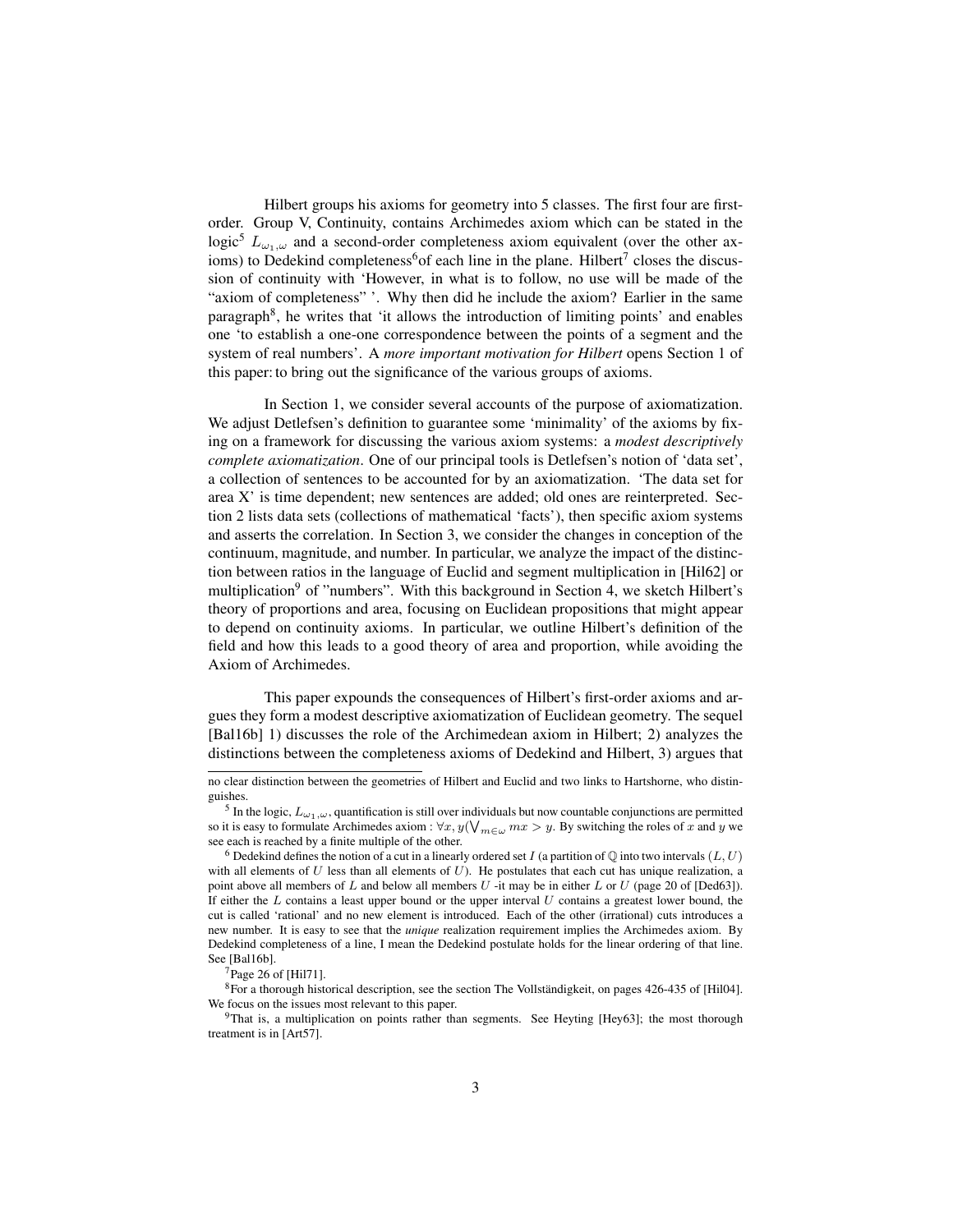Hilbert's continuity axioms are overkill for strictly geometric propositions as opposed to one of Hilbert's goals of 'grounding *real* analytic geometry', 4) provides a first-order theory to justify the formulas for circumference and area of a circle.

I very much appreciate helpful comments by Neil Barton, Rose Cherubin, Davide Crippa, Philip Ehrlich, Eduardo Giovannini, Michael Hallett, Robin Hartshorne, William Howard, Juliette Kennedy, Barry Masur, Victor Pambuccian, Marco Panza, Craig Smorynski, and Jouko Väänänen. I thank especially the anonymous referee who provided an incisive report emphasizing in particular Hilbert's goal of examining the relations among axiom groups not just finding one set of axioms.

# 1 The Goals of Axiomatization

In this section, we place our analysis in the context of recent philosophical work on the purposes of axiomatization. We explicate Detlefsen's notion of 'data set' and investigate the connection between axiom sets and data sets of sentences for an area of mathematics. Hilbert begins the Grundlagen [Hil71] with:

The following investigation is a new attempt to choose for geometry a *simple* and *complete* set of *independent axioms* and to deduce from them the most important geometrical theorems in such a manner as to bring out as clearly as possible the significance of the groups of axioms and the scope of the conclusions to be derived from the individual axioms.

Hallett (page 434 of [Hil04]) presaged much of the intent of this article:

Thus completeness appears to mean [for Hilbert] 'deductive completeness with respect to the geometrical facts'. ... In the case of Euclidean geometry there are various ways in which 'the facts before us' can be presented. If interpreted as 'the facts presented in school geometry' (or the initial stages of Euclid's geometry), then arguably the system of the original Festschrift [i.e. 1899 French version] is adequate. If, however, the facts are those given by geometrical intuition, then matters are less clear.

Hilbert described the general axiomatization project in 1918.

When we assemble the facts of a definite, more or less comprehensive field of knowledge, we soon notice these facts are capable of being ordered. This ordering always comes about with the help of a certain *framework of concepts [Fachwerk von Begriffen]* in the following way: a concept of this framework corresponds to each individual object of the field of knowledge,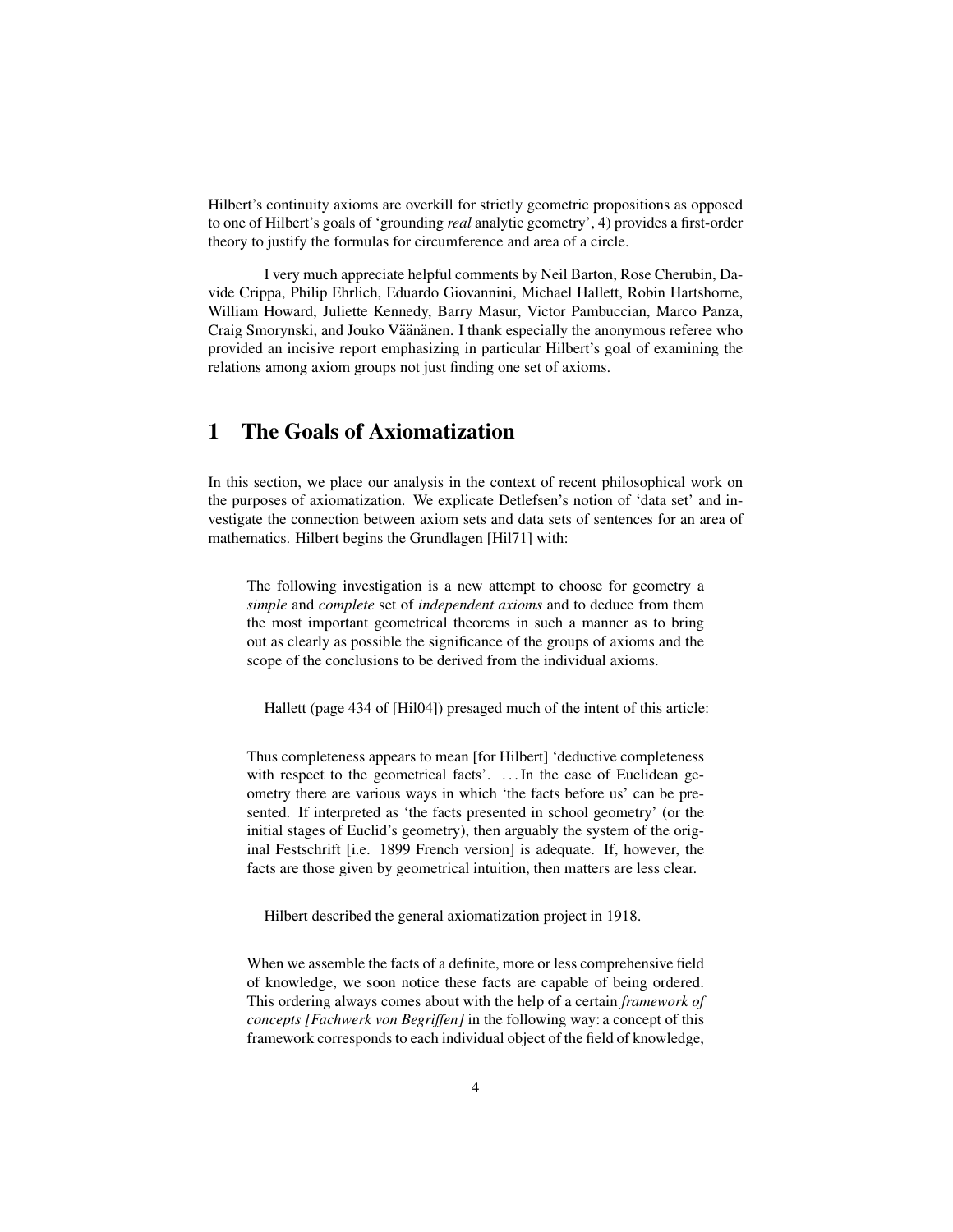a logical relation between concepts corresponds to every fact within the field of knowledge. The framework of concepts is nothing other that the theory of the field of knowledge<sup>10</sup>.

Detlefson [Det14] describes such a project as a *descriptive axiomatization*. He motivates the notion with this remark of Huntington (Huntington's emphasis) [Hun11]:

[A] miscellaneous collection of facts . . . does not constitute a *science*. In order to reduce it to a science the first step is to do what *Euclid* did in geometry, namely, to *select a small number of the given facts as axioms and then to show that all other facts can be deduced from these axioms by the methods of formal logic*.

Hallet (page 204 of [Hal08]) clearly delineates the meaning of facts in this context, 'simply what over time has come to be accepted, for example, from an accumulation of proofs or observations. Geometry, of course, is the central example. . . .'

Detlefsen introduces the term *data set* (i.e. facts<sup>11</sup>) and describes a local descriptive axiomatization as an attempt to deductively organize a data set. The axioms are *descriptively complete* if all elements of the data set are deducible from them. This raises two questions. What is a sentence? Who commonly accepts?

From the standpoint of modern logic, a natural answer to the first would be to specify a logic and a vocabulary and consider all sentences in that language. Detlefsen argues (pages  $5-7$  of  $[Det14]$ ) that this is the wrong answer. He thinks Gödel errs in seeing the problem as completeness in the now standard sense of a first-order theory $12$ . Rather, Detlefsen presents us with an *empirical* question. We (at some point in time) look at the received mathematical knowledge in some area and want to construct a set of axioms from which it can all be deduced. Of course, the data set is inherently flexible; conjectures are proven from time to time. As we see below, new interpretations for terms arise. New areas may arise (e.g. projective geometry) which call into question the significance/interpretation of elements in the data set (the parallel postulate).

Geometry is an example of what Detlefsen calls a local as opposed to a foundational descriptive axiomatization. Beyond the obvious difference in scope, Detlefsen points out several other distinctions. In particular ([Det14] page 5), the axioms of a local axiomatization are generally among the given facts while those of a foundational axiomatization are found by (paraphrasing Detlefsen) tracing each truth in a data set

 $10$ page 1107 of [Hil05]

 $11$ There is an interesting subtlety here. Suppose our body of mathematics is group theory. One might think the data set was the sentences in the vocabulary of group theory true in all groups. (The axioms are evident). But these sentences are not in fact the data set of 'group theory'; that subject is concerned about the properties and relations between groups. So taking the commutative law as a sentence that might illegitimately be added as an axiom for groups is studying the wrong subject.

<sup>12</sup>We argue against this in [Bal16b].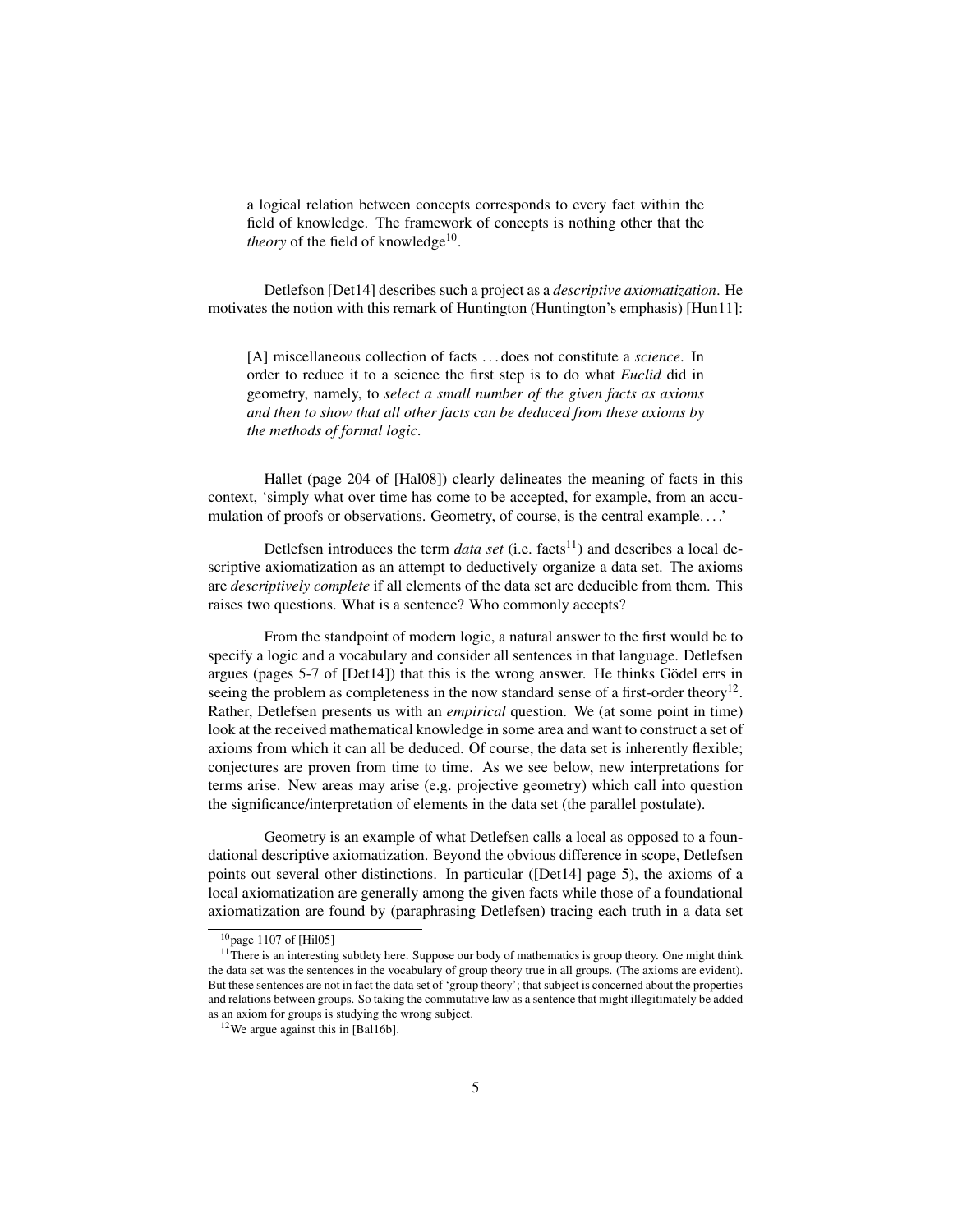back to the deepest level where it can be properly traced. Comparing geometry at various times opens a deep question we want to avoid. In what sense do (\*) and (\*\*) opening this paper express the same thought, concept etc.? Rather than address the issue of what is expressed, we will simply show how to interpret (\*) (and other propositions of Euclid) as propositions in Hilbert's system. See Section 3.2 for this issue and Section 2 for extensions to the data set over the centuries.

An aspect of choosing axioms seems to be missing from the account so far. Hilbert [Hil05] provides this insight into how axioms are chosen:

If we consider a particular theory more closely, we always see that a few distinguished propositions of the field of knowledge underlie the construction of the framework of concepts, and these propositions then suffice by themselves for the construction, in accordance with logical principles, of the entire framework. . . .

These underlying propositions may from an initial point of view be regarded as the axioms of the respective field of knowledge . . .

We want to identify a 'few' distinguished propositions<sup>13</sup> from the data set that suffice for the deduction of the data set. By a *modest* axiomatization of a given data set<sup>14</sup>, we mean one that implies all the data and not too much more<sup>15</sup>. Of course, 'not too much more' is a rough term. One cannot expect a list of known mathematical propositions to be deductively complete. By more, we mean introducing essentially new concepts and concerns or by adding additional hypotheses proving a result that contradict the explicit understandings of the authors of the data set (See the end of Section 3 in [Bal16b]). As we'll see below, Hilbert's first-order axioms (HP5 Notation 2.0.1) are a modest axiomatization of the data (Euclid I): the theorems in Euclid about polygons (not circles) in the plane. We give an example in Remark 4.3.3 of an immodest first-order axiomatization.

Note that *no single axiom is modest or immodest*; the relation has two arguments: a set of sentences is a modest axiomatization of a given data set.

If the data set is required to be deductively closed, there would be an easy sufficient condition for a modest axiomatization: the axioms must come from the data set. There is a difficulty with this requirement. First, the data sets stem from eras before 'deductive closure' was clearly defined; so there is an issue of how to apply

<sup>&</sup>lt;sup>13</sup>Often, few is interpreted as finite. Whatever Hilbert meant, we should now be satisfied with a small finite number of axioms and axiom schemes. At the beginning of the Grundlagen, Hilbert adds 'simple, independent, and complete'. Such a list including schemes is simple.

<sup>&</sup>lt;sup>14</sup>We considered replacing 'modest' by 'precise or 'safe' or 'adequate'. We chose 'modest' rather than one of the other words to stress that we want a sufficient set and one that is as necessary as possible. As the examples show, 'necessary' is too strong. Later work finds consequences of the original data set undreamed by the earlier mathematicians. Thus just as, 'descriptively complete', 'modest' is a description, not a formal definition.

<sup>&</sup>lt;sup>15</sup>This concept describes normal work for a mathematician. "I have a proof; what are the actual hypotheses so I can convert it to a theorem."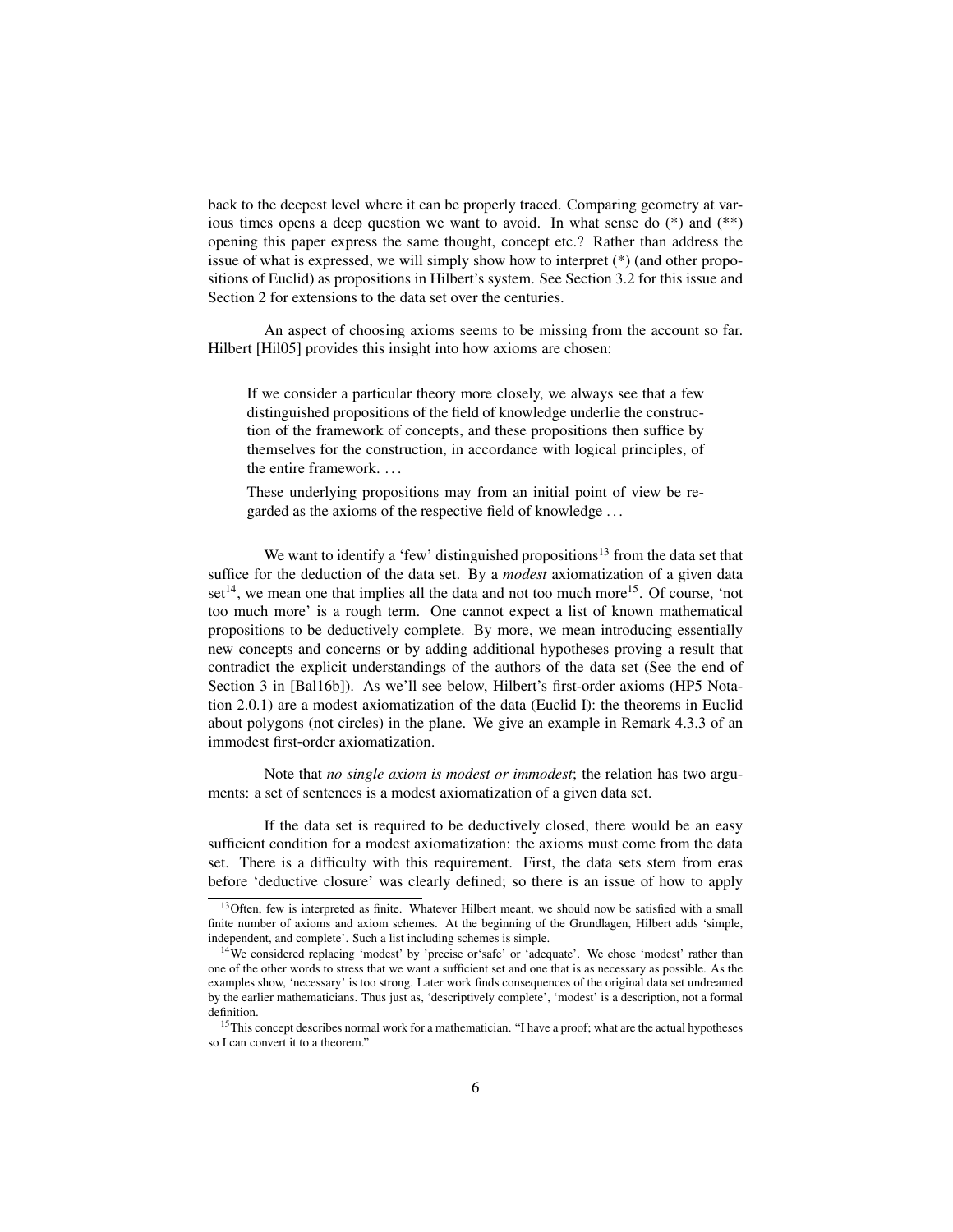this requirement to such systems. Secondly, there are two ways in which data sets are destined to change. New theorems will be proved from the existing hypotheses; but, more subtly, new interpretations of the basic concepts may develop over time so that sentence attain essentially new meanings. As (\*\*) illustrates, such is the case with Euclid's VI.1.

We return to our question, "what is a sentence?". The first four groups of Hilbert's axioms are sentences of first-order logic: quantification is over individuals and only finite conjunctions are allowed. As noted in Footnote 5, Archimedes axiom can be formulated in  $L_{\omega_1,\omega}$ . But the Dedekind postulate in any of its variants is a sentence of a kind of second-order logic<sup>16</sup>. All three logics have deductive systems and the first and second order systems allow only finite proofs so the set of provable sentences is recursively enumerable. Second-order logic (in the standard semantics) fails the completeness theorem but, by the Gödel and Keisler [Kei71] completeness theorems, every valid sentence of  $L_{\omega,\omega}$  or  $L_{\omega_1,\omega}$  is provable. In the next few paragraphs we focus on the second-order axiom. We consider the role of Archmedean axiom and  $L_{\omega_1,\omega}$  in [Bal16b].

Adopting this syntactic view, there is a striking contrast between the data set in earlier generations of such subjects as number theory and geometry and the axiom systems advanced near the turn of the twentieth century. Except for the Archimedean axiom, the earlier data sets are expressed in first-order logic. But through the analysis of the concepts involved, Dedekind arrived at second-order axioms that formed the capstone of each axiomatization: induction and Dedekind completeness. These axioms answered real problems (especially in analysis).

In the quotation above, Hilbert takes the axioms to come from the data set. But this raises a subtle issue about what comprises the data set. For examples such as geometry and number theory, it was taken for granted that there was a unique model. Even Hilbert adds his completeness axiom to guarantee categoricity and to connect with the real numbers. So one could certainly argue that the early 20th century axiomatizers took categoricity as part of the data<sup>17</sup>. But is it essential? If so, there would be no first order axiomatization of the data.

Hallett (page 429 of [Hil04]) formulates the completeness issue in words that fit strikingly well in the 'descriptive axiomatization' framework, "Hilbert's system with the Vollständigkeit is complete with respect to 'Cartesian' geometry'." But by no means is Hilbert's real geometry<sup>18</sup> a part of Euclid's or even the Cartesian data set.

<sup>16</sup>See the caveats on 'second-order' in [Bal16b].

<sup>&</sup>lt;sup>17</sup>In fact Huntington invokes Dedekind's postulate in his axiomatization of the complex field in the article quoted above [Hun11].

<sup>&</sup>lt;sup>18</sup>As we clarify our understanding of Cartesian geometry, stated in Notation 2.0.1 and elaborated in Section 3 of [Bal16b], we will argue that Hilbert's view (as the study of the Dedekind real plane) of 'Cartesian geometry' does not agree with Descartes. This view is supported in [Bos01], [Cri14b], [Gio16], and [Pan11].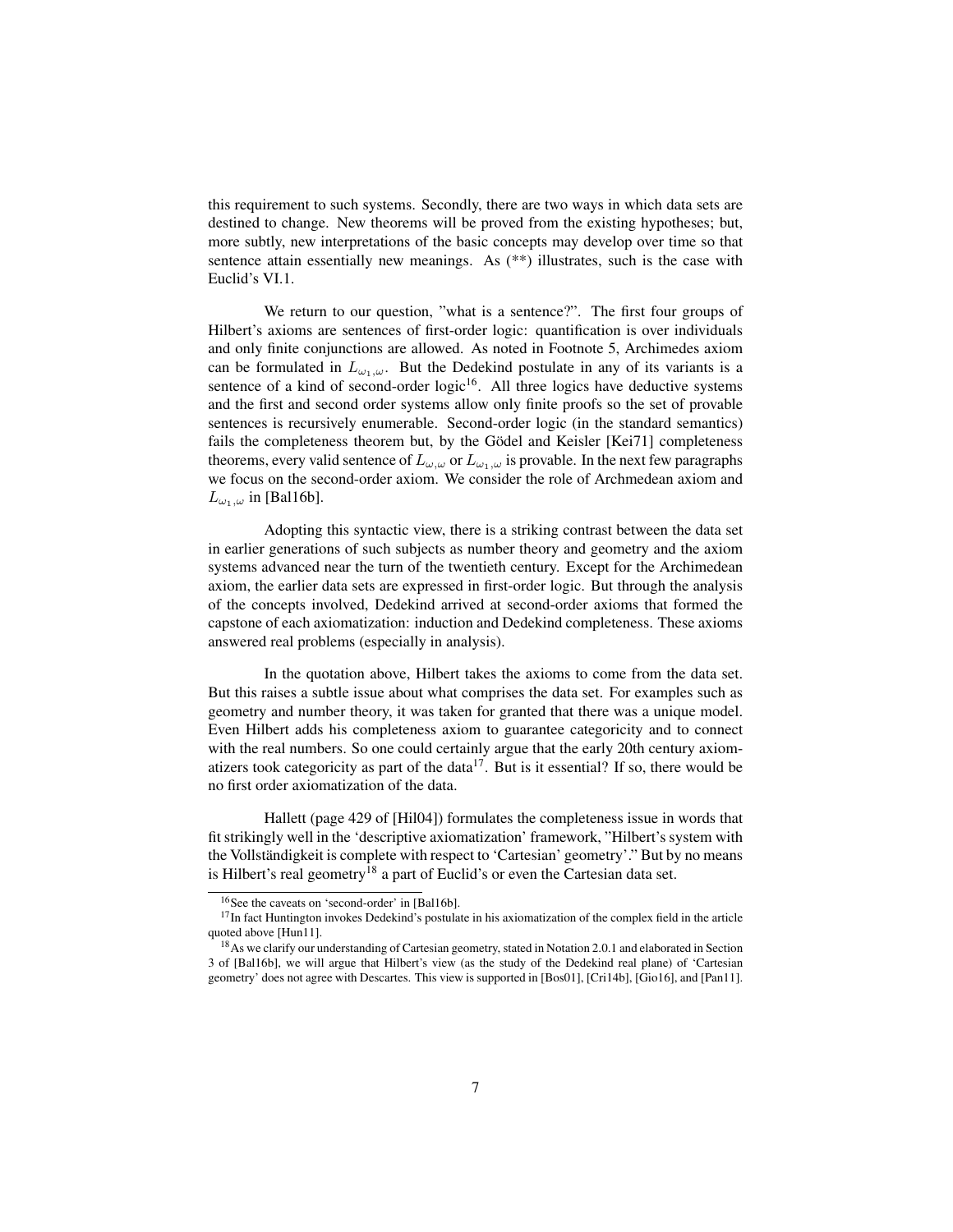### 2 Some geometric Data sets and Axiom Systems

We begin by distinguishing several topics in plane geometry<sup>19</sup> that represent distinct data sets in Detlefsen's sense. In cases where *certain axioms are explicit, they are included in the data set*. While we describe 5 sets here, only polygonal geometry and circle geometry are considered in this paper; the others are treated in the sequel [Bal16b].

We have placed Euclid XII.2 (area of a circle is proportional to square of the diameter) with Archimedes rather than Euclid's other theorems on circles. The crux is the distinction between VI.1 (area of a parallelogram) and XII.2; the first is provable in EG; [Bal16b] contains a first-order extension of EG in which XII.2 is provable.

Notation 2.0.1. *(5 data sets of geometry)*

- Euclid I, polygonal geometry: *Book I (except I.22), Book II.1-II.13, Book (III except III.1 and III.17), Book VI.)*
- Euclid II, circle geometry: *Add I.22, II.14, III.1, III.17 and Book IV.*
- Archimedes, arc length and π: *Add XII.2, Book IV, (area of circle proportional to square of the diameter), approximation of* π*, circumference of circle proportional to radius, Archimedes axiom.*

Descartes, higher degree polynomials: *nth roots; coordinate geometry*

Hilbert: *The late 19th century conception of the real plane*

The division of the data set is somewhat arbitrary and made with the subsequent axiomatizations in mind. We consider only a fraction of Archimedes, his work on the circle. We explain placing the Axiom of Archimedes in the Archimedes data set in discussing Hilbert's analysis of the relation between axiom groups in Sections 3 and 4 of [Bal16b]. Further, we distinguish the Cartesian data set, in Descartes' historical sense, from Hilbert's identification of Cartesian geometry with the Dedekind line and explain the reason for that distinction in Section 4 of [Bal16b]; a key point is Descartes rejection of  $\pi$  as representing the length of straight line segment.

We deal in detail below with Euclid I; the crucial point is that the arguments in Euclid go through the theory of area which depends on Eudoxus and so have an implicit dependence on the Archimedean axiom; Hilbert eliminates this dependence.

The role of Euclid II appears already in Proposition I of Euclid where Euclid makes the standard construction of an equilateral triangle on a given base. Why do the

 $19$ In the first instance we draw from Euclid: Books I-IV, VI and XII.1, 2 are clearly plane geometry; XI, the rest of XII and XIII are solid geometry; V and X deal with a general notion proportion and with incommensurability. Thus, below we partition Books I-IV, VI, XII.1,2 and consider certain geometrical aspects of V and X.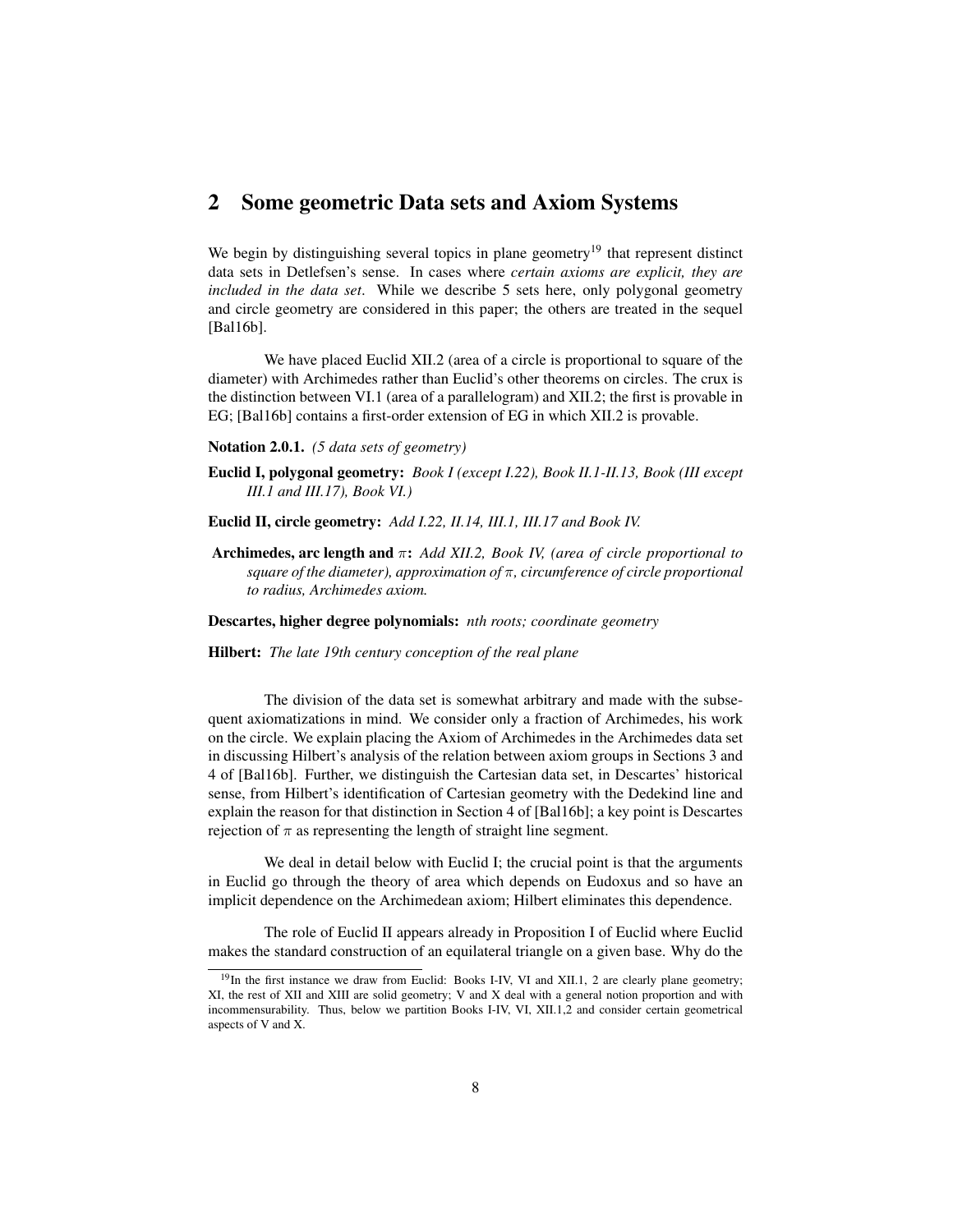two circles intersect? While some<sup>20</sup> regard the absence of this axiom as a gap in Euclid, Manders (page 66 of [Man08]) asserts: 'Already the simplest observation on what the texts do infer from diagrams and do not suffices to show the intersection of two circles is completely safe<sup>21</sup>.' For our purposes, here we are content to accept that adopting the circle-circle intersection axiom resolves those continuity issues around circles and lines<sup>22</sup>. We separate this case because Hilbert's first-order axioms do not resolve this issue<sup>23</sup>; he chooses to resolve it (implicitly) by an appeal to Dedekind.

Showing a particular set of axioms is descriptively complete is inherently empirical. One must check whether each of a certain set of results is derivable from a given set of axioms. Hartshorne [Har00] carried out this project without using Detleftsen's terminology and we organize his results in Theorem 2.0.5.

We identify two levels of formalization in mathematics. By the Euclid-Hilbert style we mean the axiomatic approach of Euclid along with the Hilbert insight that postulates are implicit definitions of classes of models<sup>24</sup>. By the Hilbert-Gödel-Tarski-Vaught style, we mean that that syntax and semantics have been identified as mathematical objects; Gödel's completeness theorem is a standard tool, so methods of modern model theory can be applied<sup>25</sup>. We will give our arguments in English; but we will be careful to specify the vocabulary and the postulates in a way that the translation to a first-order theory is transparent.

We will frequently switch from syntactic to semantic discussions so we stipulate precisely the vocabulary in which we take the axioms above to be formalized. I freely used defined terms such as collinear, segment, and angle in giving the reading of these relation symbols.

Notation 2.0.2. *The fundamental relations of plane geometry make up the following vocabulary* τ.

#### *1. two-sorted universe: points (*P*) and lines (*L*).*

<sup>20</sup>Veblen [Veb14], page 4

<sup>21</sup>Manders develops the use of diagrams as a coherent mathematical practice; Avigad and others [ADM09] have developed the idea of formalizing a deductive system which incorporates diagrams. Here is a rough idea of this program. Properties that are *not* changed by minor variations in the diagram such as subsegment, inclusion of one figure in another, two lines intersect, betweenness are termed *inexact*. Properties that *can be* changed by minor variations in the diagram, such as whether a curve is a straight line, congruence, a point is on a line, are termed *exact*. We can rely on reading inexact properties from the diagram. We must write exact properties in the text. The difficulty in turning this insight into a formal deductive system is that, depending on the particular diagram drawn, after a construction, the diagram may have different inexact properties. The solution is case analysis but bounding the number of cases has proven difficult.

Although I agree with the approach of Manders, Avigad et al, or Miller [Mil07], the goal of this paper entails comparison with the axiom systems of Hilbert and Tarski. Reformulating those systems via proof systems formally incorporating diagrams would not affect the specific axioms addressed in this paper.

<sup>&</sup>lt;sup>22</sup>Circle-circle intersection implies line-circle intersection. Hilbert already in [Hil71] shows (page 204-206 of [Hil04]) that circle-circle intersection holds in a Euclidean plane. See Section 4.3.

 $^{23}$ Hilbert is aware of this and of the alternative discussed here.

 $24$ The priority for this insight is assigned to such slightly earlier authors as Pasch, Peano, Fano, in works such as [Fre57] as commented on in [Bos93] and chapter 24 of [Gra03].

<sup>&</sup>lt;sup>25</sup>See [Bal16b; Bal14] for further explication of this method.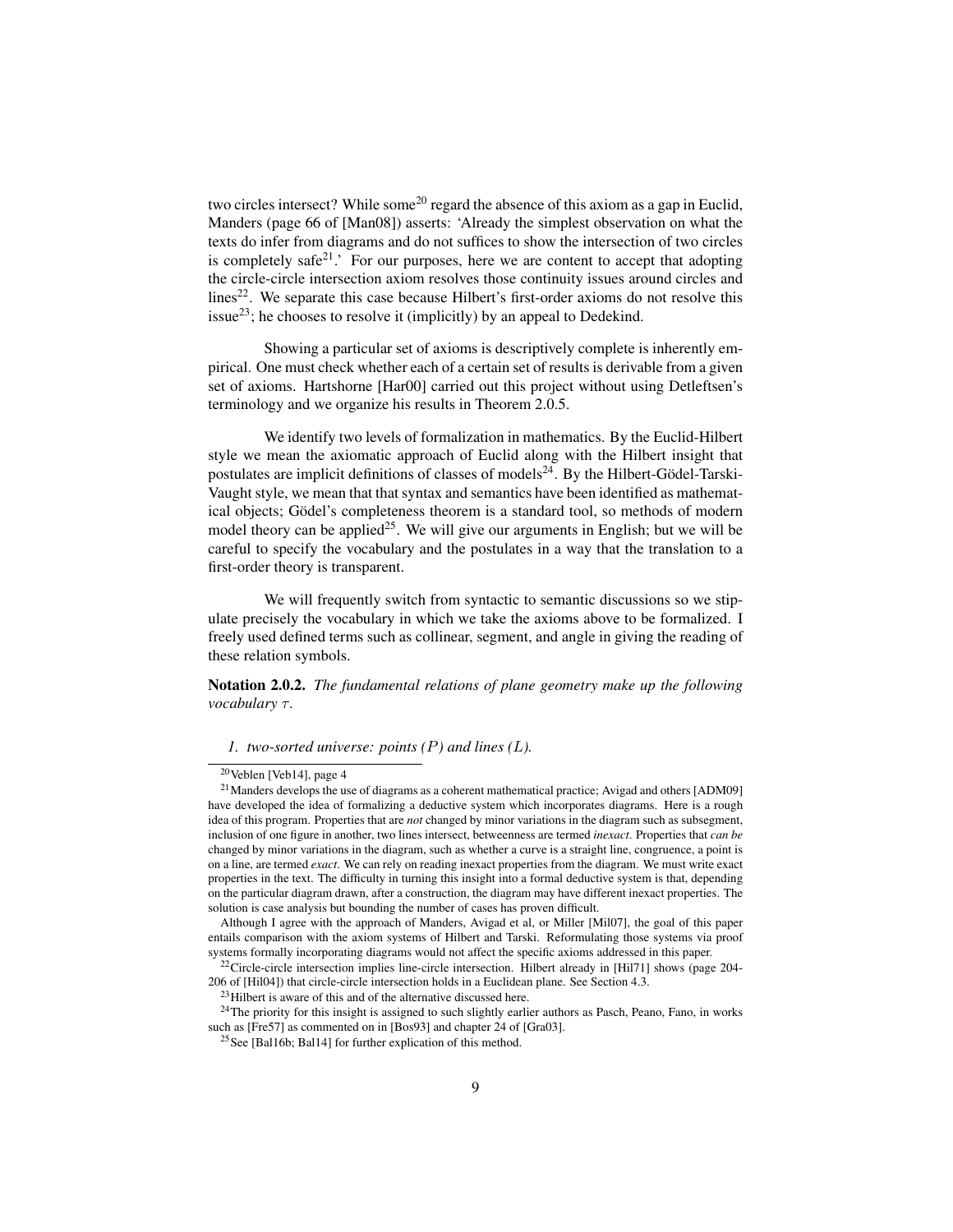- 2. Binary relation  $I(A, \ell)$ : Read: a point is incident on a line;
- *3. Ternary relation* B(A, B, C)*: Read:* B *is between* A *and* C *(and* A, B, C *are collinear).*
- *4. quaternary relation,* C(A, B, C, D)*: Read: two segments are congruent, in sym* $bols \overline{AB} \cong \overline{CD}.$
- 5. 6-ary relation  $C'(A, B, C, A', B', C')$ : Read: the two angles  $\angle ABC$  and  $\angle A'B'C'$  are congruent, in symbols  $\angle ABC \cong \angle A'B'C'.$

We need one axiom which does not appear explicitly in either Hilbert or Euclid. It is one first-order consequence of the Dedekind postulate which plays an essential role in Euclidean geometry.

Postulate 2.0.3. Circle Intersection Postulate *If from points* A *and* B*, circles with radius* AC *and* BD *are drawn such that one circle contains points both in the interior of one and in the exterior of the other, then they intersect in two points, on opposite sides of* AB*.*

Notation 2.0.4. Consider the following axiom sets<sup>26</sup>.

- 1. first-order axioms
	- $HP$ ,  $HP$ 5: We write HP for Hilbert's incidence, betweenness<sup>27</sup>, and congruence axioms. We write HP5 for HP plus the parallel postulate.
	- EG: The *axioms for Euclidean geometry*, denoted EG<sup>28</sup>, consist of HP5 and in addition the circle-circle intersection postulate 2.0.3.
	- $\mathcal{E}^2$ : Tarski's axiom system for a plane over a real closed field (RCF<sup>29</sup> i).
	- $EG_{\pi}$  and  $\mathcal{E}_{\pi}$ : Two new systems extend  $EG$  and  $\mathcal{E}^2$ .
- 2. Hilbert's continuity axioms, infinitary and second-order

Archimedes The sentence in  $L_{\omega_1,\omega}$  expressing the Archimedean axiom.

<sup>&</sup>lt;sup>26</sup>The names HP, HP5, and EG come from [Har00] and  $\mathcal{E}^2$  from [Tar59]. In fact, Tarski also studies EG under the name  $\mathcal{E}_2''$ .

<sup>27</sup>These include Pasch's axiom (B4 of [Har00]) as we axiomatize *plane* geometry. Hartshorne's version of Pasch is that any line intersecting one side of triangle must intersect one of the other two.

<sup>&</sup>lt;sup>28</sup>In the vocabulary here, there is a natural translation of Euclid's axioms into first-order statements. The construction axioms have to be viewed as 'for all– there exist sentences. The axiom of Archimedes is of course not first-order. We write Euclid's axioms for those in the original [Euc56] vrs (first-order) axioms for Euclidean geometry, EG. Note that EG is equivalent to (i.e. has the same models) as the system laid out in Avigad et al [ADM09], namely, planes over fields where every positive element as a square root). The latter system builds the use of diagrams into the proof rules.

<sup>&</sup>lt;sup>29</sup>A field is real closed if is formally real (−1 is not a sum of squares) and every odd degree polynomial has a solution.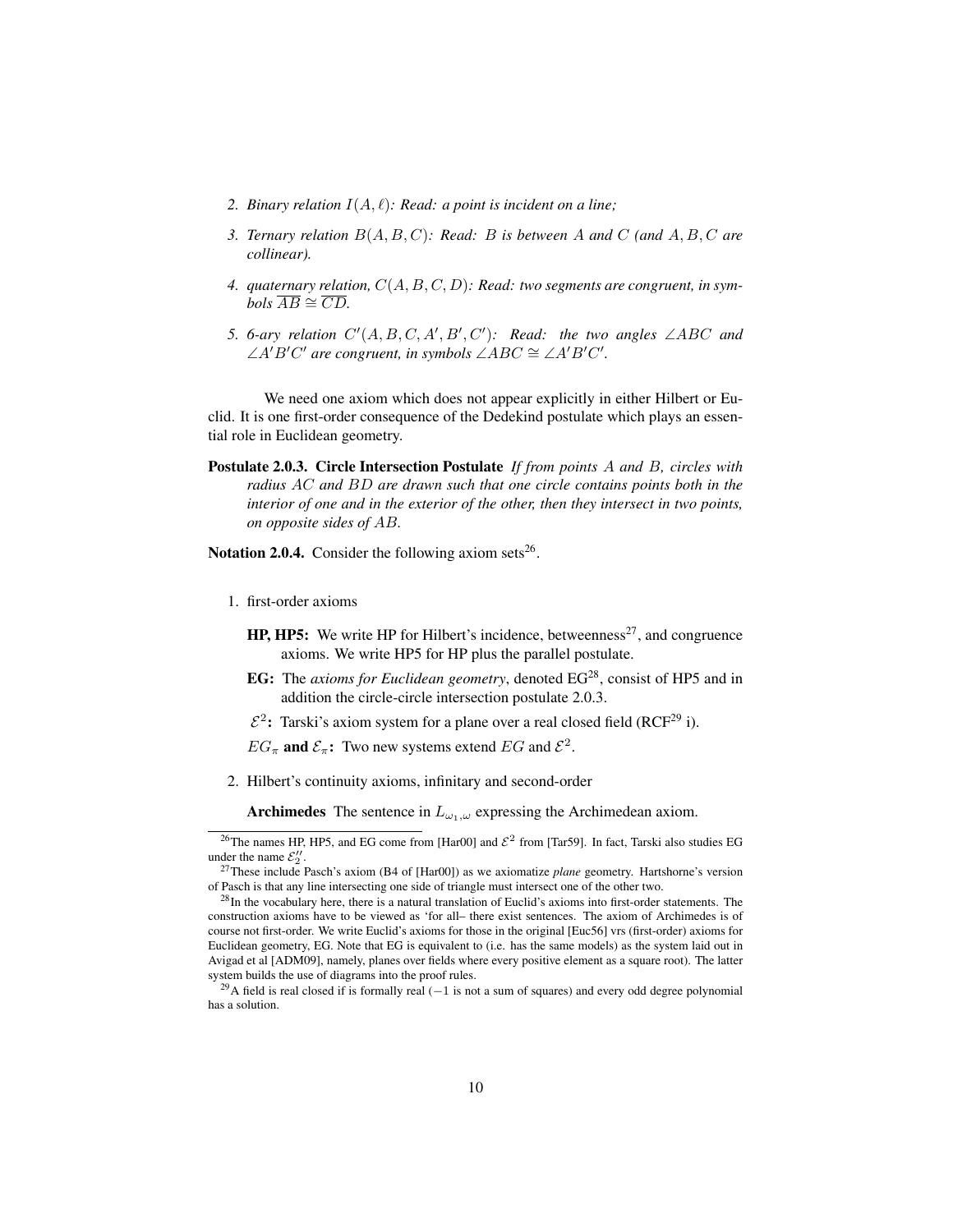Dedekind Dedekind's *second-order* axiom<sup>30</sup> that there is a point in each cut in the line.

With these definitions we align various subsystems of Hilbert's geometry with certain collections of propositions in Euclidean geometry as spelled out $31$  in Hartshorne. In our terminology:

Theorem 2.0.5. *1. The sentences of Euclid I are provable in HP5.*

*2. The additional sentences of Euclid II are provable in EG.*

In this paper we discuss the changing conceptions of the continuum, ratio, and number from the Greeks to modern times and sketch some highlights of the proof of Theorem 2.0.5 to demonstrate the modesty of the axiomatization. In [Bal16b], we provide modest descriptive axiom systems $32$  for the data sets of Archimedes and Descartes and argue that the full Hilbert axiom set is immodest for the any of these data sets.

# 3 Changing conceptions of the continuum, magnitude, and number

In the first subsection, we distinguish the 'geometric continuum' from the set theoretic continuum. In Section 3.2 we sketch the background shift from the study of various types of magnitudes by the Greeks, to the modern notion of a collection of real numbers which are available to measure any sort of magnitude.

### 3.1 Conceptions of the continuum

In this section, we motivate our restriction to the *geometric* continuum, we defined it as a linearly ordered structure that is situated in a plane. Sylvester<sup>33</sup> describes the three divisions of mathematics:

<sup>&</sup>lt;sup>30</sup>Hilbert added a version of this axiom to the French translation and it appears from the 2nd edition on. In Section 4.2 of [Bal16b] we explore the connections between various formulations of completeness.

 $31$ Theorems 10.4, 12.3-12.5 in Section 12 and Sections 20-23 of [Har00]. We placed I.22, II.14, III.1, III.17 and Chapter IV in Euclid II as they directly depend on circle-circle intersection.

 $32$ In [BM12] and [Bal13] we give an equivalent set of postulates to EG, which return to Euclid's construction postulates and stress the role of Euclid's axioms (common notions) in interpreting the geometric postulates. While not spelled out rigorously our aim is to consider the diagram as part of the argument. For pedagogical reasons we used SSS rather than SAS as the basic congruence postulate (more easily justifies the common core approach to similarity through dilations), and making clear that the equality axioms in logic as in Euclid common notions apply to both algebra and arithmetic (to eliminate the silly 6 step arguments reducing subtraction of segments to the axioms of the real numbers).

<sup>33</sup>As quoted in [Mat92].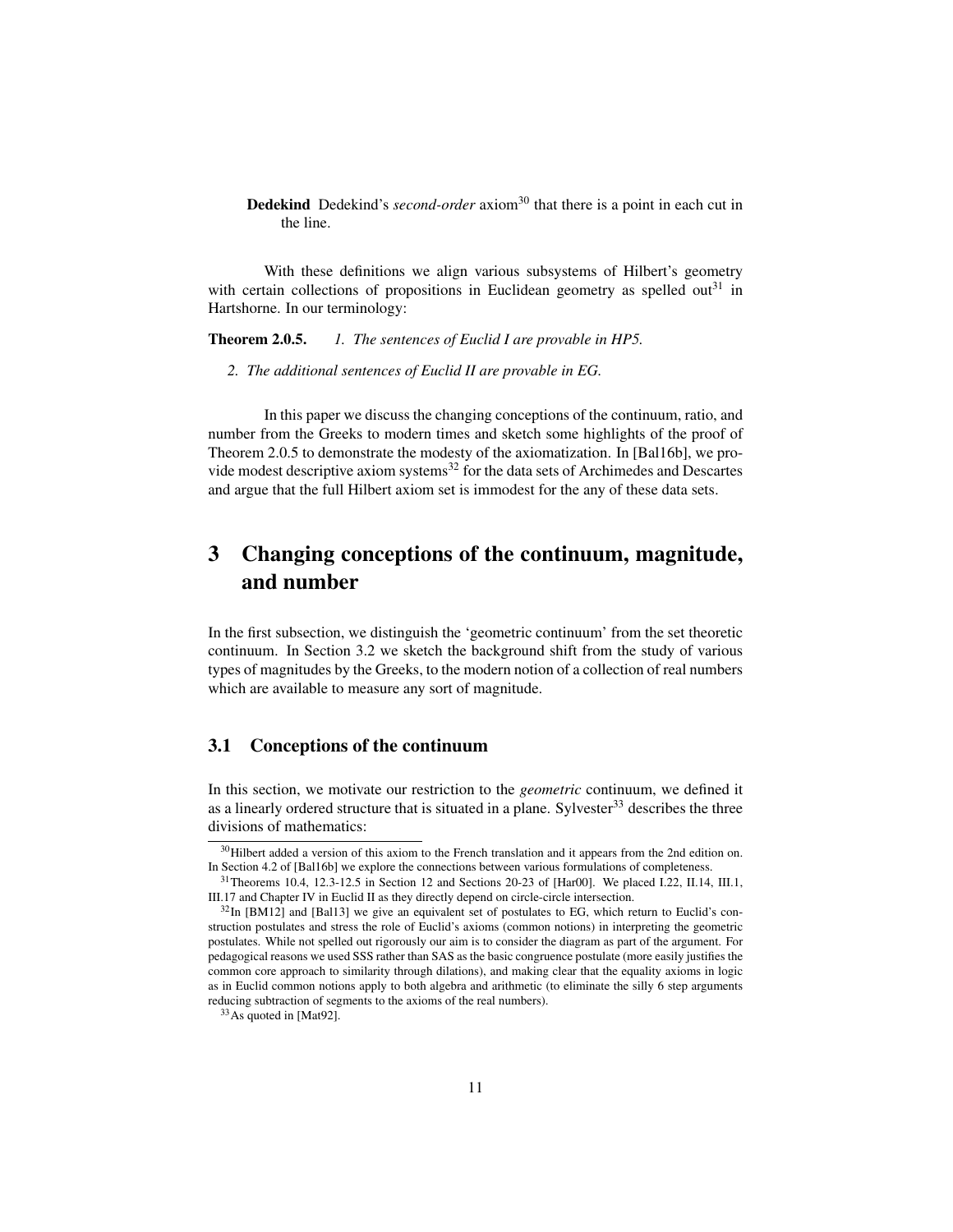There are three ruling ideas, three so to say, spheres of thought, which pervade the whole body of mathematical science, to some one or other of which, or to two or all of them combined, every mathematical truth admits of being referred; these are the three cardinal notions, of Number, Space and Order.

This is a slightly unfamiliar trio. We are all accustomed to the opposition between arithmetic and geometry. While Newton famously founded the calculus on geometry (see e.g. [DA11]) the 'arithmetization of analysis' in the late 19th century reversed the priority. From the natural numbers the rational numbers are built by taking quotients and the reals by some notion of completion. And this remains the normal approach today. We want here to consider reversing the direction again: building a firm grounding for geometry and then finding first the field and then some completion and considering incidentially the role of the natural numbers. In this process, Sylvester's third cardinal notion, order, will play a crucial role. In the first section, the notion that one point lies between two others will be fundamental and an order relation will naturally follow; the properties of space will generate an ordered field and the elements of that field will be numbers (but definitely not the set of natural numbers).

We here argue briefly that there is a problem: there are different conceptions of the continuum (the line); hence different axiomatizations may be necessary to reflect these different conceptions. These different conceptions are witnessed by such collections as [Ehr94; SE92] and further publications concerned with the constructive continuum and various non-Archimdean notions of the continuum.

Feferman [Fef08] lists  $six^{34}$  different conceptions of the continuum: (i) the Euclidean continuum, (ii) Cantor's continuum, (iii) Dedekind's continuum, (iv) the Hilbertian continuum, (v) the set of all paths in the full binary tree, and (vi) the set of all subsets of the natural numbers. For our purposes, we will identify ii),  $v$ ), and vi) as essentially cardinality based as they have lost the order type imposed by the geometry; so, they are not in our purview. We want to contrast two essentially geometrically based notions of the continuum: those of Euclid and Hilbert. Hilbert's continuum differs from Dedekind's as it has the field structure derived from the geometric structure of the plane, while Dedekind's field is determined by continuity from known field operations on the rationals. Nevertheless they are isomorphic as ordered fields.

We stipulated that '*geometric* continuum' means 'the line situated in the plane'. One of the fundamental results of 20th century geometry is that *any* (projective<sup>35</sup> for convenience) plane can be coordinatized by a 'ternary field'. A ternary plane is a structure with one ternary function  $f(x, y, z)$  such that f has the properties that  $f(x, y, z) = xy + z$  would have if the right hand side were interpreted in a field. In dealing with Euclidean geometry here, we assume the axioms of congruence and the parallel postulate; this implies the ternary field is actually a field. But these geometric

<sup>&</sup>lt;sup>34</sup>Smorynski [Smo08] notes that Bradwardine already reported five in the 14th century.

<sup>&</sup>lt;sup>35</sup>That is, any system of points and lines such that two points determine a line, any two lines intersect in a point, and there are 4 non-collinear points.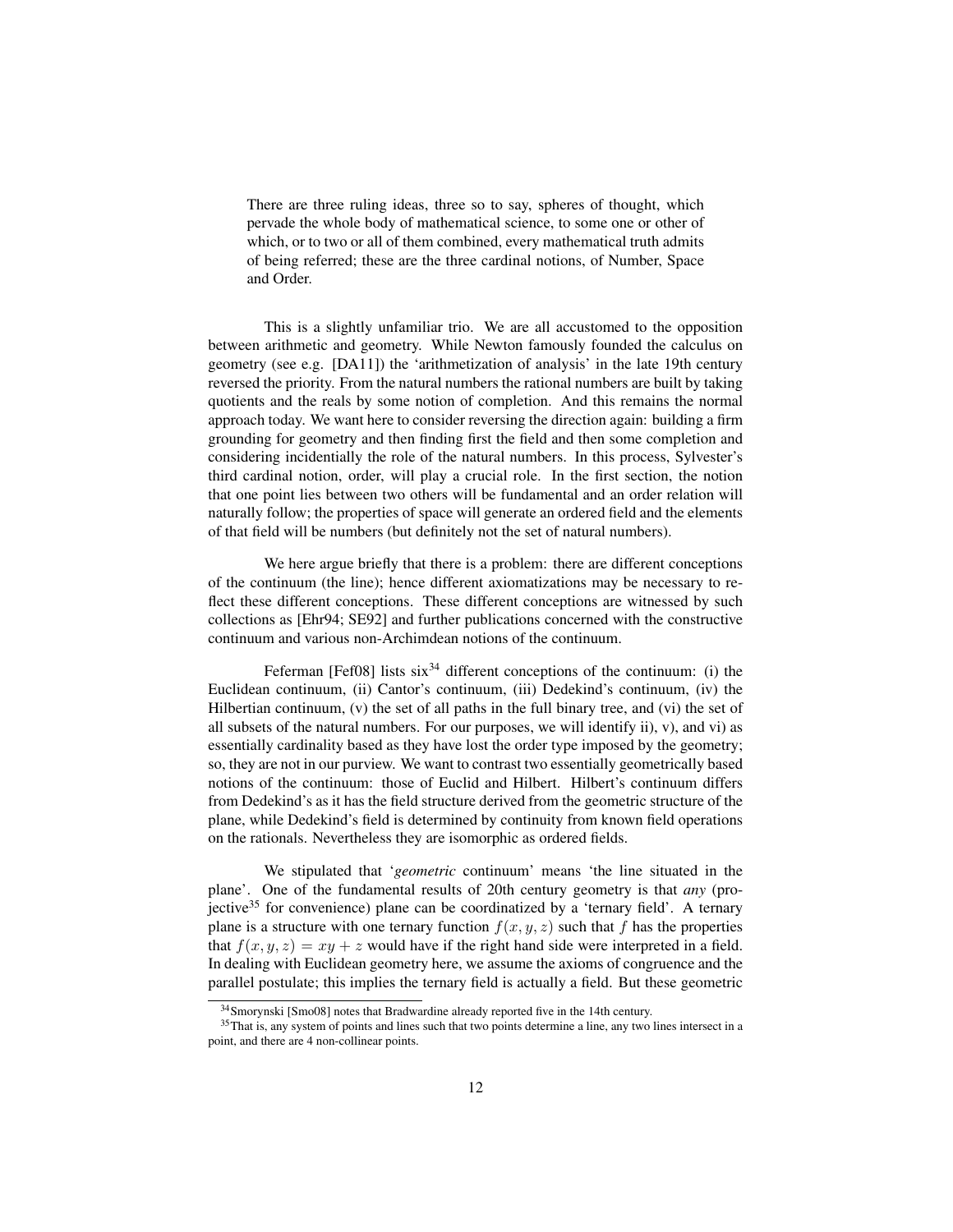hypotheses are necessary. In [Bal94], I constructed an  $\aleph_1$ -categorical projective plane where the ternary field is a wild as possible (in the precise sense of the Lenz-Barlotti classification [Yaq67]).

### 3.2 Ratio, magnitude, and number

In this section we give a short review of Greek attitudes toward magnitude and ratio as described for example in [Mue06; Euc56; Ste90]. We by no means follow the 'geometric algebra' interpretation decried in [GG09]. We attempt to contrast the Greek meanings of propositions with Hilbert's understanding. When we rephrase a sentence into algebraic notation we try to make clear this is a modern formulation, not the intent of Euclid.

Euclid develops arithmetic in Books VII-IX. What we think of as the 'number' one, was 'the unit'; a number (Definition VII.2) was a multitude of units. These are counting numbers. So from our standpoint (considering the unit as the number 1) Euclid's numbers (in the arithmetic) can be thought of as the 'natural numbers'. The numbers<sup>36</sup> are a discretely ordered collection of objects.

Following Mueller<sup>37</sup> we work from the interpretation of magnitudes in the Elements as "abstractions from geometric objects which leave out of account all properties of those objects except quantity": length of line segments, area of plane figures, volume of solid figures etc. Mueller emphasizes the distinction between the properties of proportions of magnitudes developed in Book V and those of number in Book VII. The most easily stated is implicit in Euclid's proof of Theorem V.5; for every  $m$ , every magnitude can be divided in m equal parts<sup>38</sup>. This is of course, false for the (natural) numbers.

There is a second use of 'number' in Euclid. It is possible to count unit magnitudes, to speak of, e.g. four copies of a unit magnitude. So (in modern language) Euclid speaks of multiples of magnitudes by positive integers. In Remark 4.2.7 we give a modern mathematical interpretation of this usage.

Magnitudes of the same type are also linearly ordered and between any two there is a third.<sup>39</sup> Multiplication of line segments yielded rectangles. Ratios are not objects; equality of ratios is a 4-ary relation between two pairs of homogenous magnitudes<sup>40</sup>. Here are four important definitions or propositions from Book V of Euclid.

<sup>36</sup>More precisely, natural numbers greater than 1.

<sup>37</sup>page 121 of [Mue06].

<sup>38</sup>page 122 of [Mue06].

<sup>&</sup>lt;sup>39</sup>The Greeks accepted only potential infinity. So, while from a modern perspective, the natural numbers are ordered in order type  $\omega$ , and any collection of homogeneous magnitudes (e.g. areas) are in a dense linear order (which is necessarily infinite); this completed infinity is not the understanding of the Greeks.

<sup>&</sup>lt;sup>40</sup>Homogeneous pairs means magnitudes of the same type. Ratios of numbers are described in Book VII while ratios of magnitudes are discussed in Book V.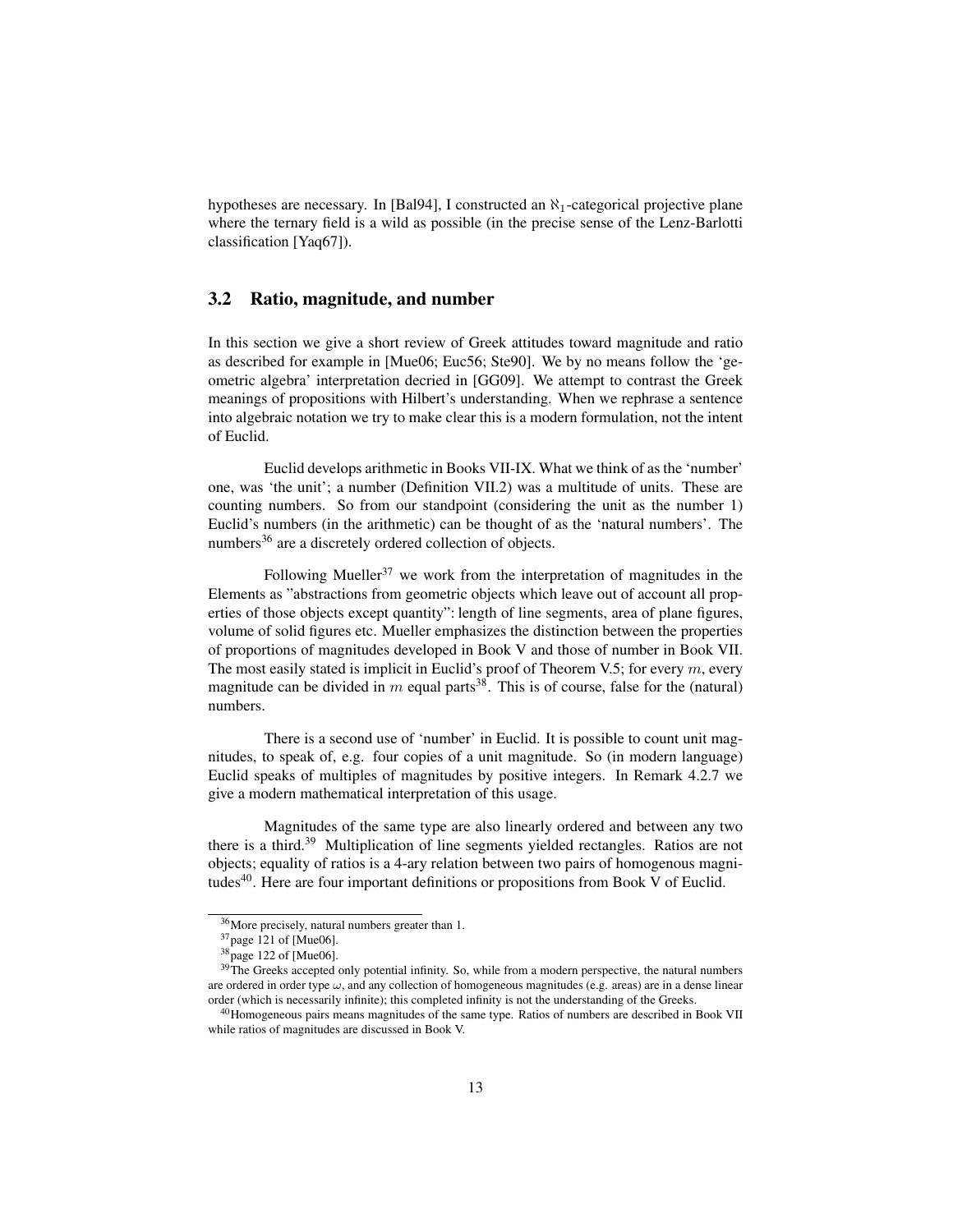- Definition 3.2.1. *1. Definition V.4 of Euclid [Euc56] asserts: Magnitudes are said to* have a ratio *to one another, which are capable, when multiplied, of exceeding one another.*
	- *2. Definition V.5 defines 'sameness of two ratios' (in modern terminology): The ratio of two magnitudes* x *and* y *are proportional to the ratio of two others* z, w *if for each*  $m, n, mx > ny$  *implies*  $mz > nw$  *(and also if > is replaced by = or* <*).*
	- *3. Definition V.6 says, Let magnitudes which have the same ratio be called proportional.*
	- *4. Proposition V.9 asserts that 'same ratio' is, in modern terminology, a transitive relation. Apparently Euclid took symmetry and reflexivity for granted and treats proportional as an equivalence relation.*

Bolzano<sup>41</sup> objects to 'dissimilar objects' found in Euclid and finds Euclid's approach fundamentally flawed.

Remark 3.2.2 (Bolzano's Challenge).

*Firstly triangles, that are already accompanied by circles which intersect in certain points, then angles, adjacent and vertically opposite angles, then the equality of triangles, and only much later their similarity, which however, is derived by an atrocious detour [ungeheuern Umweg], from the consideration of parallel lines, and even of the area of triangles, etc.! (1810, Preface)*

Bolzano's 'atrocious detour' has two aspects: a) the evil of using two dimensional concepts to understand the line<sup>42</sup> and b) the long path to similarity<sup>43</sup>. In VI.1, using the technology of proportions from Book V, Euclid determines the area of a triangle or parallelogram. The role of the theory of proportion is to show that the area of two parallelograms whose respective base and top are on the same parallel lines (and so the parallelograms have the same height) have proportionate areas even if the bases are incommensurable.



<sup>41</sup>This quotation is taken from [Fra13].

<sup>42</sup>In contrast, we take such concepts as fundamental in understanding the *geometric* continuum.

<sup>43</sup>Section 4 reports how Hilbert avoids this detour.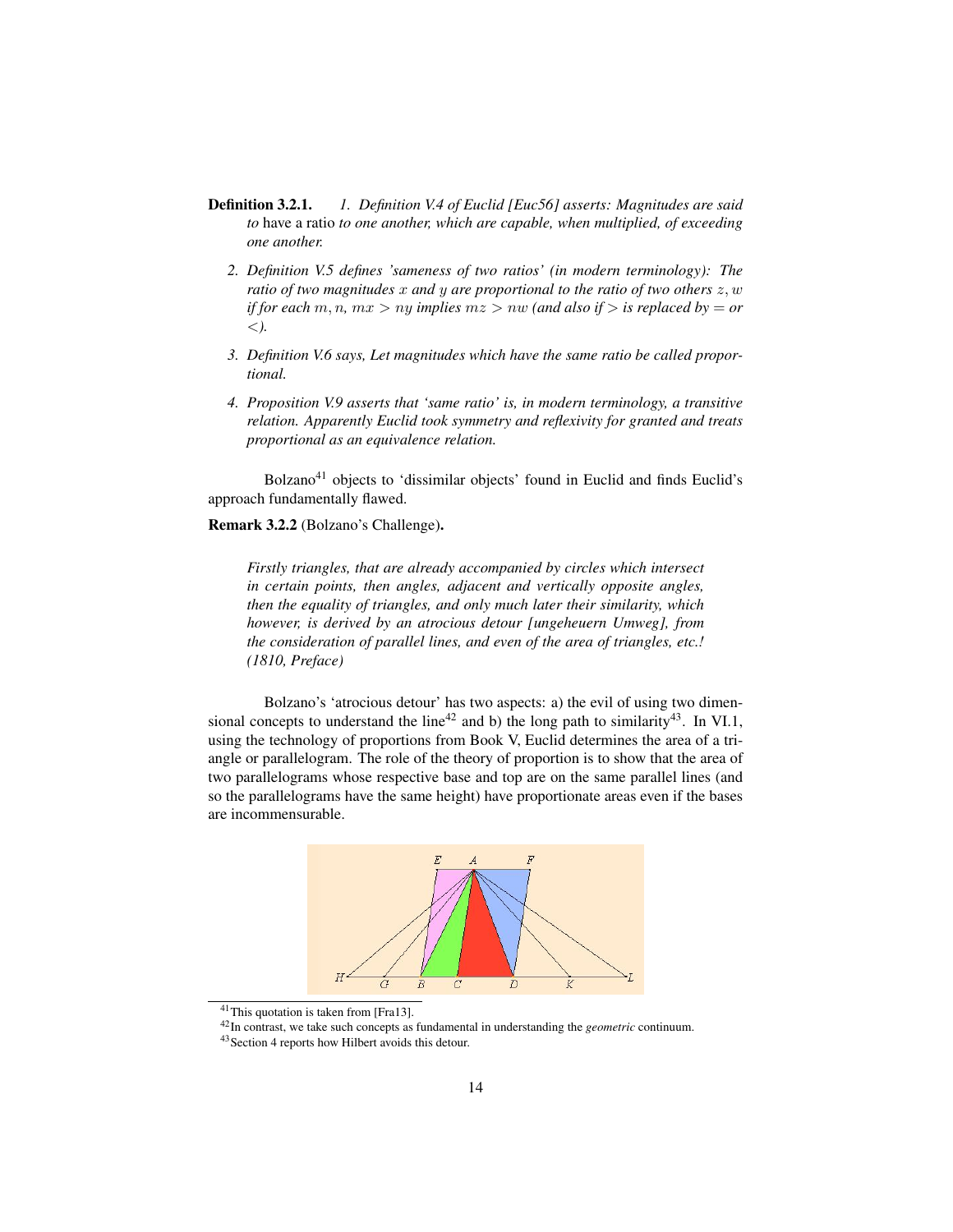If, for example,  $BC$ ,  $GB$  and  $HG$  are congruent segments then the area of  $ACH$  is triple that of  $ABC$ . But without assuming  $BC$  and  $BD$  are commensurable, Euclid calls on Definition V.5 to assert that  $ABD : ABC :: BD : BC$ . In VI.2, he uses these results to show that similar triangles have proportional sides. From VI.2, Euclid constructs in VI.12 the fourth proportional to three lines but does not regard it as definition of multiplication of segments.

In contrast, Descartes defines the multiplication of line segments to give another segment<sup>44</sup>, but he is still relying on Euclid's theory of proportion to justify the multiplication. Hilbert's innovation is use to segment multiplication to gain the notion of proportionality.

Definition 3.2.3 (Proportionality). *We write the ratio of CD to CA is proportional to that of CE to CB,*

$$
CD:CA::CE:CB
$$

*which is defined as*

 $CD \times CB = CE \times CA$ .

*where*  $\times$  *is taken in the sense of segment multiplication as in Definition* 4.2.2.

While in Book V Euclid provides a *general* account of proportionality, Hilbert's ability to avoid the Archimedean axiom depends both on the geometrical construction of the field and the reinterpretation of 'number'. We are a bit ahead of the story; next we give some detail on Hilbert's construction.

## 4 Axiomatizing the geometry of polygons and circles

In the first section we contrast the goal here of an independent basis for geometry with the 19th century arithmetization project. Section 4.2 sketches Hilbert's definition of a field in a geometry. Section 4.3 distinguishes the role of the circle-circle intersection axiom and notices that a number of problems that can be approached by limits have uniform solutions in any ordered field; completeness of the field is irrelevant. We then return to Bolzano's challenge and derive first, Theorem 4.3.5, the properties of similar triangles and then, in Section 4.4, the area of polygons.

### 4.1 From Arithmetic to geometry or from geometry to algebra?

On the first page of *Continuity and the Irrational Numbers*, Dedekind writes:

<sup>44</sup>He refers to the construction of the fourth proportional ('ce qui est meme que la multiplication' [Des54]). See also Section 21 page 296 of [Bos01].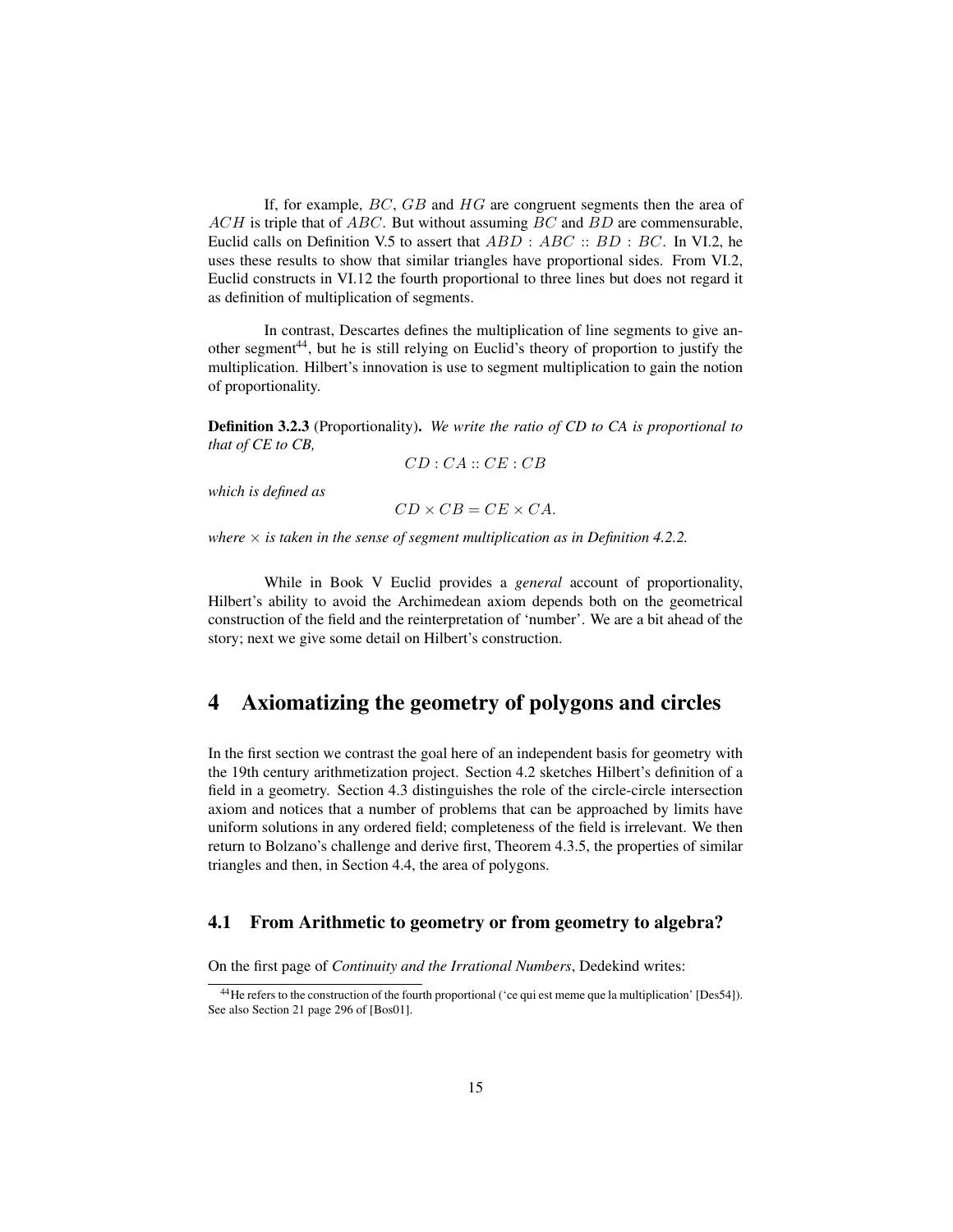Even now such resort to geometric intuition in a first presentation of the differential calculus, I regard as exceedingly useful from the didactic standpoint . . . But that this form of introduction into the differential calculus can make no claim to being scientific, no one will deny.

I have no intention of denying that claim. I quote this passage to indicate that Dedekind's motivation was to provide a basis for calculus not geometry. But I will argue that the second-order Dedekind completeness axiom is not needed for the geometry of Euclid and indeed for the grounding of the algebraic numbers, although it is in Dedekind's approach.

In [Bal16b] we go further and study (as Dedekind's or Birkhoff's postulates demand) the identification of a straight line segment of the same length as the circumference of a circle. But this contradicts the 4th century view of Eutocius<sup>45</sup>, 'Even if it seemed not yet possible to produce a straight line equal to the circumference of the circle, nevertheless, the fact that there exists some straight line by nature equal to it is deemed by no one to be a matter of investigation.'

It is widely understood<sup>46</sup> that Dedekind's analysis is radically different from that of Eudoxus. A principle reason for this, discussed in Section 3 of [Bal16b], is that Eudoxus applies his method to specific situations; Dedekind demands that every cut be filled. Secondly, Dedekind develops addition and multiplication on the cuts. Thus, *Dedekinds's postulate should not be regarded as part of either Euclidean data set*.

Dedekind provides a theory of the continuum (the continuous) line by building up in stages from the structure that is fundamental to him: the natural numbers under successor. This development draws on second-order logic in several places. The well-ordering of the natural numbers is required to define addition and multiplication by recursion. Dedekind completeness is a second appeal to a second-order principle. Perhaps in response to Bolzano's insistence, Dedekind constructs the line without recourse to two dimensional objects and from arithmetic. Thus, he succeeds in the 'arithmetization of analysis'.

We proceed in the opposite direction for several reasons. Most important is that we are seeking to ground geometry, not analysis. Further, we would assert that the concept of line arises only in the perception of at least two dimensional space. Dedekind's continuum knows nothing of being straight or breadthless. Hilbert's proof of the existence of the field is the essence of the *geometric continuum*. By virtue of its

<sup>45</sup>Archimedis Opera Omnia cum commentariis Eutociis, vol. 3, p. 266. Quoted in: Davide Crippa (Sphere, UMR 7219, Universit Paris Diderot) Reflexive knowledge in mathematics: the case of impossibility. See his thesis [Cri14a].

<sup>46</sup>Stekeler-Weithofer [SW92] writes, "It is just a big mistake to claim that Eudoxus's proportions were equivalent to Dedekind cuts." Feferman [Fef08] avers, "The main thing to be emphasized about the conception of the continuum as it appears in Euclidean geometry is that the general concept of set is not part of the basic picture, and that Dedekind style continuity considerations of the sort discussed below are at odds with that picture." Stein [Ste90] gives a long argument for at least the compatibility of Dedekind's postulate with Greek thought "reasons ... plausible, even if not conclusive- for believing the Greek geometers would have accepted Dedekinds's postulate, just as they did that of Archimedes, once it had been stated."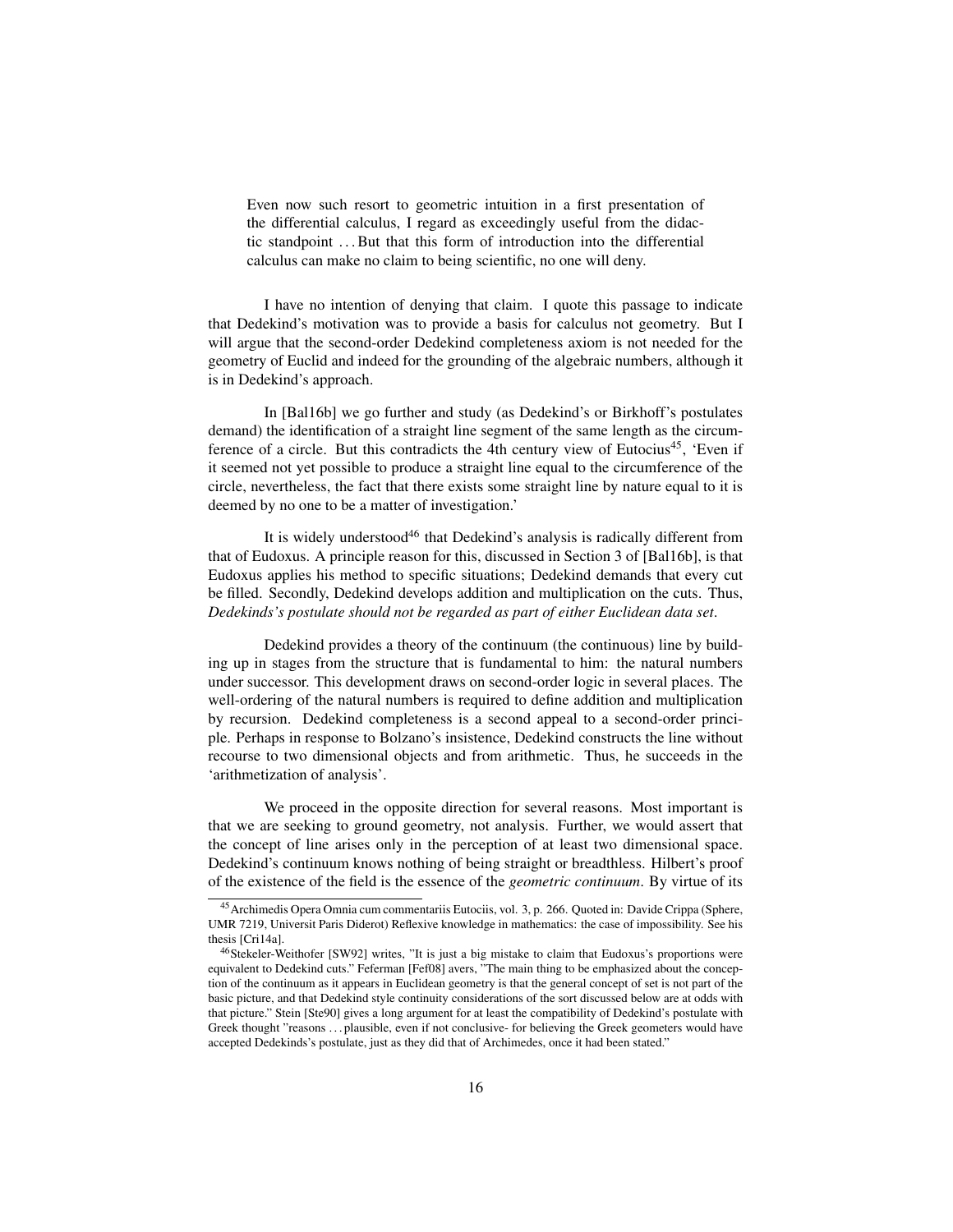lying in a plane, the line acquires algebraic properties.

The distinction between the arithmetic and geometric intuitions of multiplication is fundamental. The first is as iterated addition; the second is as scaling or proportionality. The late 19th century developments provide a formal reduction of the second to the first but the reduction is only formal; the intuition is lost. In this paper we view both intuitions as fundamental and develop the second (Section 4.2), with the understanding that development of the first through the Dedekind-Peano treatment of arithmetic is in the background. See Remark 4.2.7 for the connection between the two.

#### 4.2 From geometry to segment arithmetic to numbers

We introduce in this section *segment arithmetic* and sketch Hilbert's definition of the (semi)-field of segments with partial subtraction and multiplication. We assume what we called HP5 in Notation 2.0.4. The details can be found in e.g. [Hil71; Har00; Bal13]

Notation 4.2.1. *Note that congruence forms an equivalence relation on line segments. We fix a ray*  $\ell$  *with one end point* 0 *on*  $\ell$ *. For each equivalence class of segments, we consider the unique segment*  $0A$  *on*  $\ell$  *in that class as the representative of that class. We will often denote the segment* 0A *(ambiguously its congruence class) by* a *. We say a segment*  $CD$  *(on any line)* has length a *if*  $CD \cong 0A$ .

Following Hartshorne [Har00], here is our official definition of segment multiplication<sup>47</sup>.

Definition 4.2.2. *[Multiplication] Fix a unit segment class,* 1*. Consider two segment classes* a *and* b*. To determine their product, define a right triangle with legs of length* 1 *and* a*. Denote the angle between the hypoteneuse and the side of length* a *by* α*.*

*Now construct another right triangle with base of length* b *with the angle between the hypoteneuse and the side of length b congruent to*  $\alpha$ *. The product ab is defined to be the length of the vertical leg of the triangle.*



 $^{47}$ Hilbert's definition goes directly via similar triangles. The clear association of a particular angle with right muliplication by a recommends Hartshorne's version.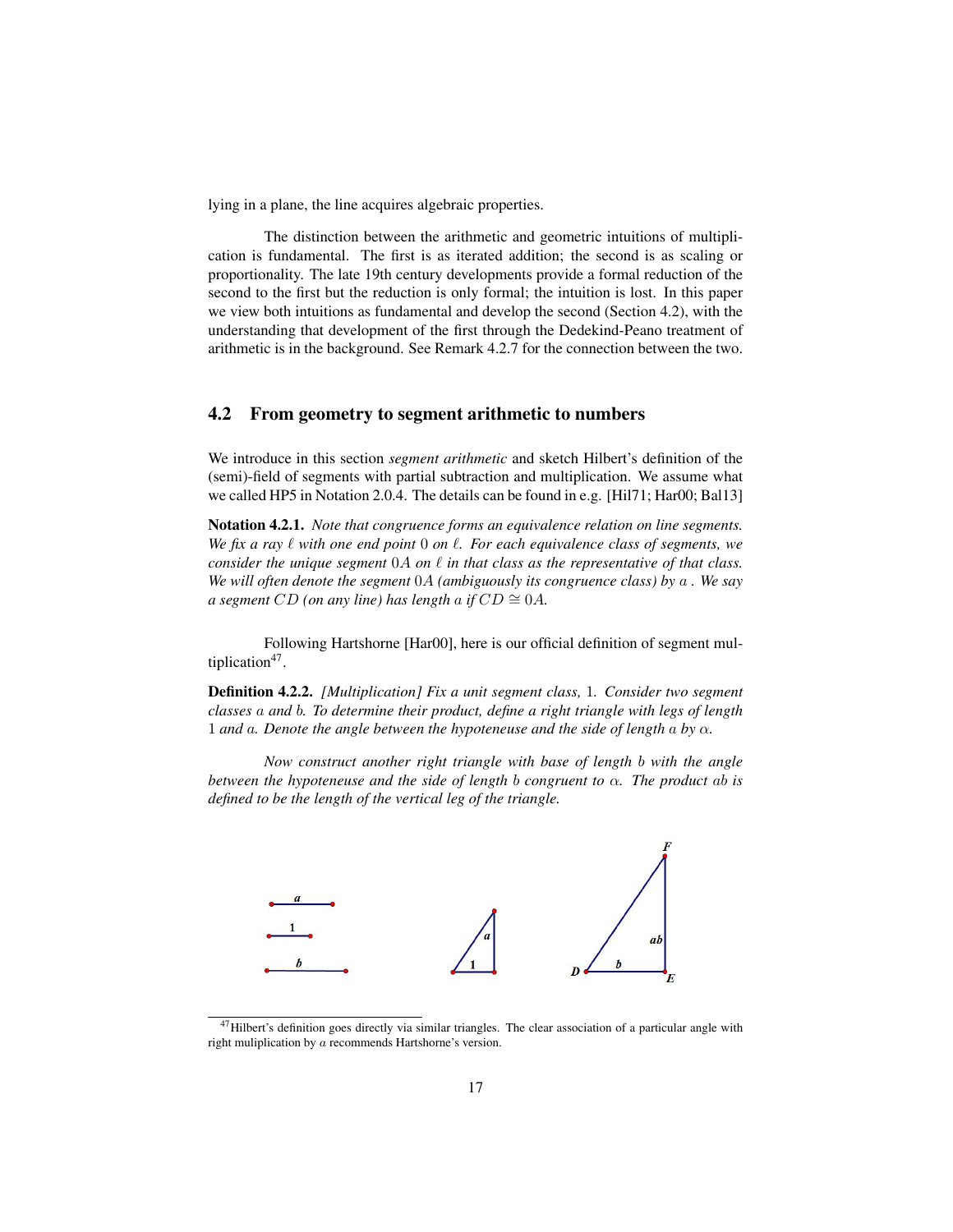Note that we must appeal to the parallel postulate to guarantee the existence of the point  $F$ . It is clear from the definition that there are multiplicative inverses; use the triangle with base a and height 1. Hartshorne has a roughly three page proof<sup>48</sup> that multiplication is commutative, associative, distributes over addition, and respects the order uses only the cyclic quadrilateral theorem<sup>49</sup> and connections between central and inscribed angles in a circle.

Remark 4.2.3 (Negatives). Hilbert shows the multiplication on segments of a line through points  $0, 1$  satisfies the semi-field axioms<sup>50</sup>. Hilbert has defined segment multiplication on the ray from 0 through 1. But to get negative numbers he must reflect through 0. Then addition and multiplication can be defined on directed segments of the line through  $0, 1<sup>51</sup>$  and thus all axioms for a field are obtained. The next step is to identity the points on the line and the domain of an ordered field by mapping A to OA. This naturally leads to thinking of a segment as a set of points, which is foreign to both Euclid and Descartes. Although in the context of Grundlagen, Hilbert is aiming for coordinatizing planes by the real numbers, his methods open the path to thinking of the members of any field as 'numbers' that coordinatize the associated geometries.

When the model is taken as geometry over the reals, it is easy<sup>52</sup> to check that the multiplication defined on the positive reals by this procedure is exactly the usual multiplication on the positive reals because they agree on the positive rational numbers.

To summarize the effect of the axiom sets, we introduce two definitions (details in section 21 of [Har00]):

- Definition 4.2.4. *1. An ordered field* F *is* Pythagorean *if it is closed under addition,* **subtraction, multiplication, division and for every**  $a \in F$ ,  $\sqrt{(1 + a^2)} \in F$ .
	- *2. An ordered field* F *is* Euclidean *if it is closed under addition, subtraction, multi-*√ *plication, division and for every positive*  $a \in F$ ,  $\sqrt{a} \in F$ .

Recall that we distinguished a Hilbert plane from a Euclidean plane in Notation 2.0.4. As in [Har00], we have:

### Theorem 4.2.5. *1. HP5 is biinterpretable*<sup>53</sup> *with the theory of ordered pythagorean planes.*

<sup>48</sup>See page 170 of [Har00]) or http://homepages.math.uic.edu/˜jbaldwin/ CTTIgeometry/euclidgeonov21.pdf explains the background cyclic quadrilateral theorem.

<sup>&</sup>lt;sup>49</sup>The cyclic quadrilateral theorem asserts: Let  $ACED$  be a quadrilateral. The vertices of  $ACED$  lie on a circle (the ordering of the name of the quadrilateral implies A and E are on the same side of  $CD$ ) if and only if ∠EAC  $\cong \angle CDE$ .

 $50$ In a semi-field there is no requirement of an additive inverse.

<sup>51</sup>Hilbert had done this in lecture notes in 1894 [Hil04]. Hartshorne constructs the field algebraically from the semifield rather than in the geometry.

<sup>52</sup>One has to verify that segment multiplication is continuous but this follows from the density of the order since the addition respects order.

<sup>&</sup>lt;sup>53</sup>Formally this means there are formulas in the field language defining the geometric notions (point, line, congruence, etc) and formulas in the geometric language (plus constants) defining the field operations  $(0, 1, +, \times)$  such that interpreting the geometric formulas in a Pythagorean field gives a model of HP5 and conversely. See chapter 5 of [Hod93] for the general background on interpretability.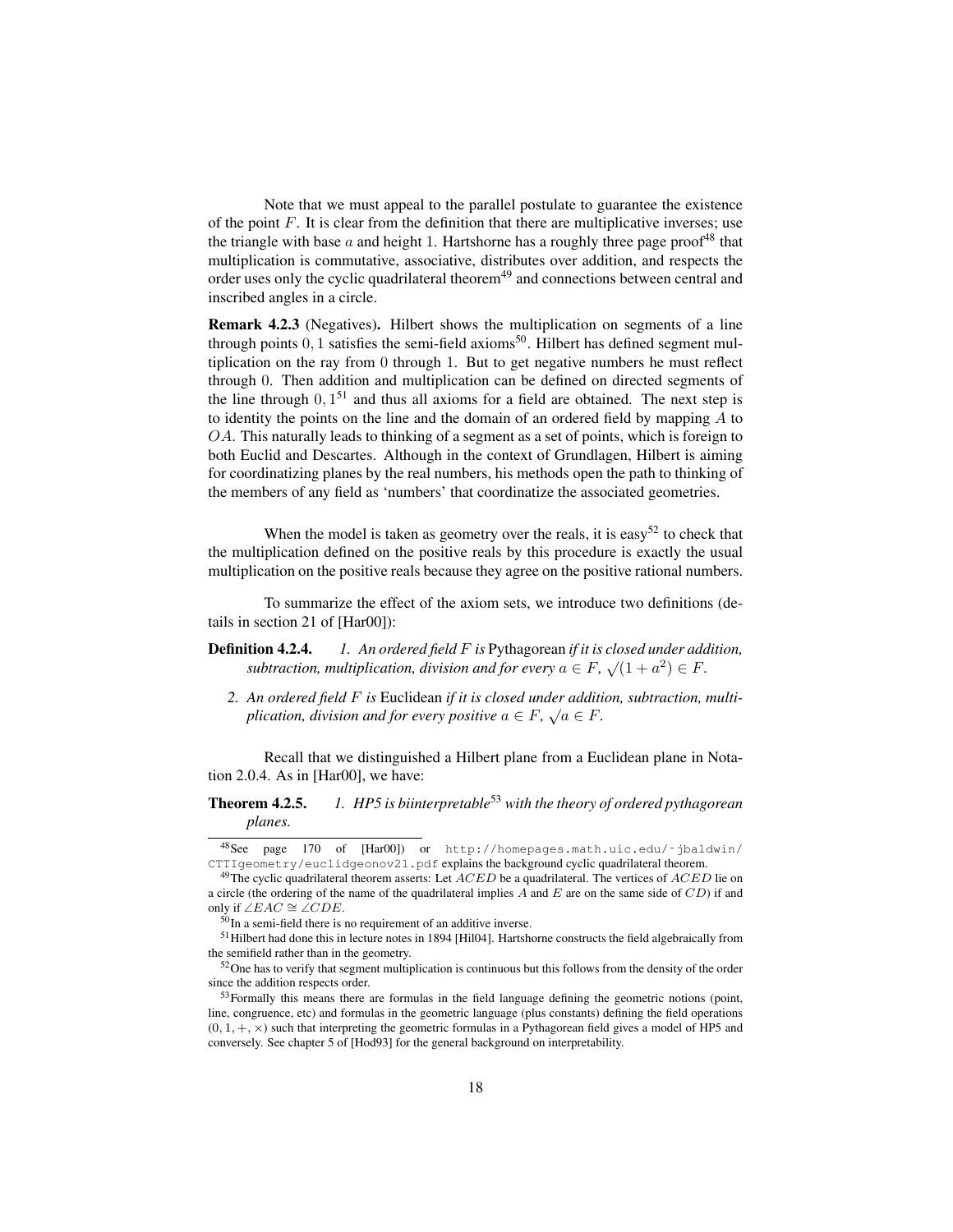#### *2. Similarly EG is biinterpretable with the theory of ordered Euclidean planes.*

With this information we can clarify a fine point distinguishing Euclid I and II. Both Propositions I.1 (equilateral triangle) and I.22 use circle-circle intersection in Euclid. Hilbert proves the first in HP5, but the second requires the field to be Euclidean.

Dicta 4.2.6 (Constants 1). To fix the field we had to add constants 0, 1. These constants can name any pair of points in the plane<sup>54</sup> But this naming induces an extension of the data set. We have in fact specified the unit. This reflects a major change in view from either the Greeks or Descartes. Here there is little effect on the data set but a major change in view.

Remark 4.2.7 (Multiplication is not repeated addition). We now have two ways in which we can think of the product  $3a$ . On the one hand, we can think of laying 3 segments of length  $a$  end to end. On the other, we can perform the segment multiplication of a segment of length 3 (i.e. 3 segments of length 1 laid end to end) by the segment of length a. It is an easy exercise to show these are the same. But these distinct constructions make an important point. The (inductive) definition of multiplication by a natural number is indeed 'multiplication as repeated addition'. But the multiplication by another field element is based on similarity, implies the existence of multiplicative inverses, and so is a very different operation. No extension of natural number arithmetic is decidable but important theories of fields are.

The first notion of multiplication in the last paragraph, where the multiplier is a natural number, is a kind of 'scalar multiplication' by positive integers that can be viewed mathematically as a rarely studied object: a semiring (the natural numbers) acting on a semigroup (positive reals under addition). There is no uniform definition<sup>55</sup> of this *scalar* multiplication within the semiring; multiplication by 17 is defined in the geometry but not multiplication by  $-17$ .

A mathematical structure more familiar to modern eyes is obtained by extending to the negative numbers and has a well-defined notion of subtraction; the scalars are now in the ring  $(Z, +, \cdot)$  and act on the module  $(\Re, +)$ . Now we can multiply by  $-\frac{17}{27}$  but the definition is still only of a family of unary functions.

### 4.3 Field arithmetic and basic geometry

In this section we investigate some statements from: 1) Euclid's geometry that depended in his development on the Archimedean axiom and some from 2) Dedekind's development of the properties of real numbers that he deduces from his postulate. In each case, they are true in any field associated with a geometry modeling HP5.

<sup>&</sup>lt;sup>54</sup>The automorphism group of the plane acts two transitively (any pair of distinct points can be mapped by an automorphism to any other such pair) as can be proven in HP5. This transitivity implies a sentence  $\phi(0, 1)$  holds just if either or both of  $\forall x \forall y \phi(x, y)$  and  $\exists x \exists y \phi(x, y)$  hold.

<sup>&</sup>lt;sup>55</sup>Instead, there are infinitely many formulas  $\phi_n(x, y)$  defining unary operations  $nx = y$  for each  $n > 0$ .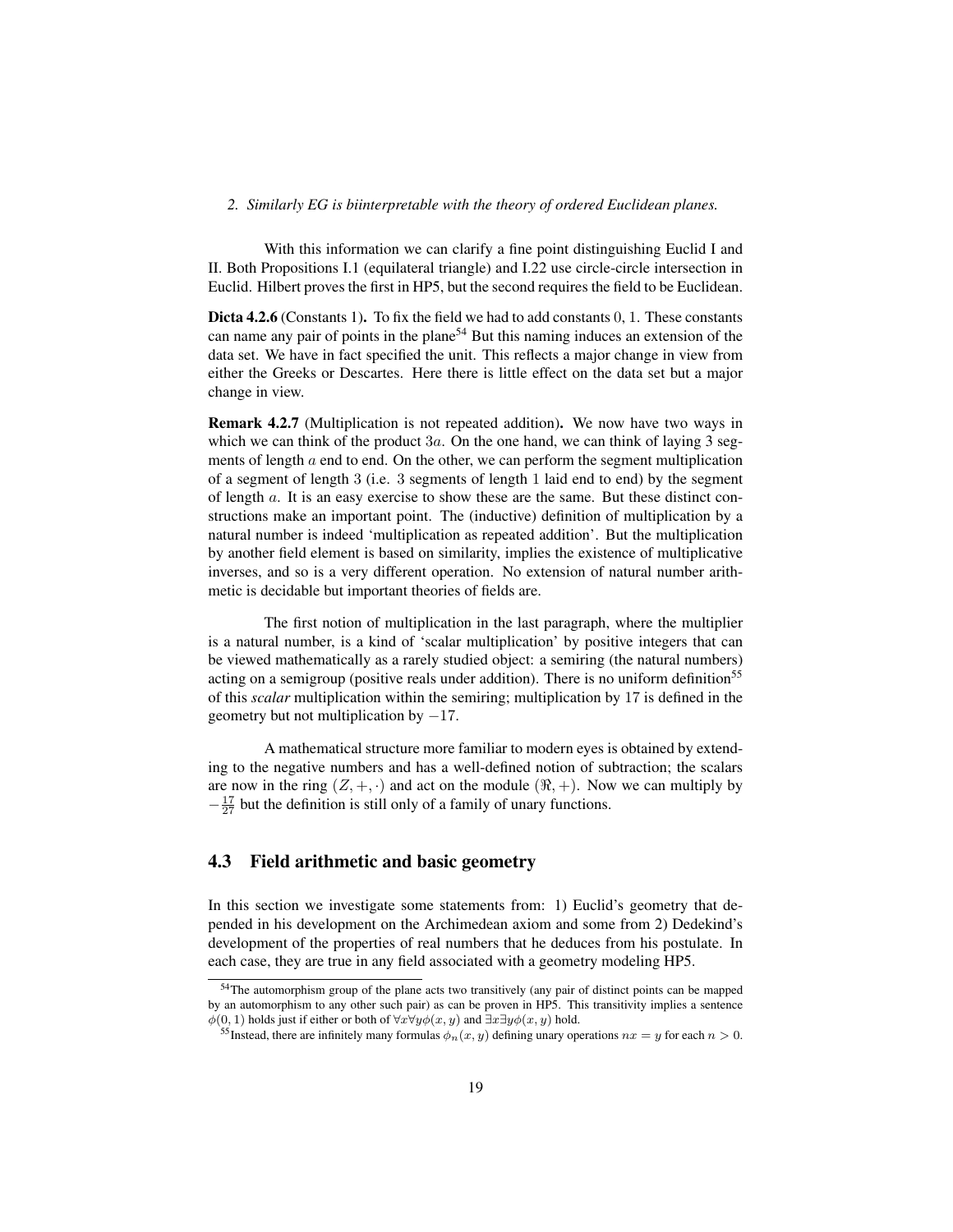We established in Section 4.2 that one could define an ordered field  $F$  in any plane satisfying HP5 and that any positive number in such a field has a square root. The converse is routine, the ordinary notions of lines and incidence in  $F<sup>2</sup>$  creates a geometry over any Pythagorean ordered field, which is easily seen to satisfy HP5. We now exploit this equivalence.

We will prove some algebraic facts using our defined operations, thus basing them on geometry. We begin with justifying that taking square root commutes with multiplication for algebraic numbers. Dedekind (page 22 of [Ded63]) wrote ' . . . in this mumpheanon for argeorate numbers. Determine (page 22 or [Denoy]) whole  $\dots$  in this way we arrive at real proofs of theorems (as, e.g.  $\sqrt{2} \cdot \sqrt{3} = \sqrt{6}$ ), which to the best of my knowledge have never been established before.'

Note that this is a problem for Dedekind but not for Descartes. Already Euclid, in constructing the fourth proportional, constructs from segments of length 1, a and  $b$ , one of length  $ab$ ; but he doesn't regard this operation as multiplication. When Descartes interprets this procedure as multiplication of segments, he has no problem. But Dedekind has presented the problem as multiplication in his continuum and so he must prove a theorem to find the product as a real number; that is, he must show the limit operation commutes with product. We report Hilbert's equally rigorous but much more simple proof that any field arising from geometry (e.g. the reals) is closed under multiplication (of any segments).

**Theorem 4.3.1.** In an ordered field, for any positive a, if there is an element  $b > 0$  with **Theorem 4.5.1.** *In an ordered jield, for any positive a, y mere is an element*  $\sigma > 0$  *with*<br> $b^2 = a$ , *then b is unique* (and denoted  $\sqrt{a}$ ). Moreover, for any positive a, c with square *r* = *a*, then *o* is unique (and denoted  $\sqrt{a}$ ), moreover, for any positive  $a$ , c with square roots,  $\sqrt{a} \cdot \sqrt{c} = \sqrt{ac}$ . This fact holds for any field coordinatizing a plane satisfying *HP5.*

*Thus, the algebra of square roots in the real field is established without any appeal to limits.* The usual (e.g. [Spi80; Apo67]) developments of the theory of complete ordered fields invoke the least upper bound principle to obtain the existence of the roots although the multiplication rule is obtained by the same algebraic argument as here. Hilbert's approach contrasts with Dedekind<sup>56</sup>; Hilbert's treatment is based on the geometric concepts and in particular regards 'congruence' as an equally fundamental intuition as 'number'. The justification here for either the existence or operations on roots does not invoke limits.

The shift here is from 'proportional segments' to 'product of numbers'. Euclid had a rigorous proof of the existence of a line segment which is the fourth proportional of  $1 : a = b : x$ . Dedekind demands a product of numbers; Hilbert provides this by a combination of his interpretation of the field in the geometry and geometrical definition of multiplication.

Euclid's proof of Pythagoras I.47 uses an area function as we will justify in Section 4.4. His second proof (Lemma for X.33) uses the property of similar triangles that we prove in Theorem 4.3.5. In both cases Euclid depends on the theory of

<sup>&</sup>lt;sup>56</sup>Dedekind objects to the introduction of irrational numbers by measuring an extensive magnitude in terms of another of the same kind (page 9 of [Ded63]).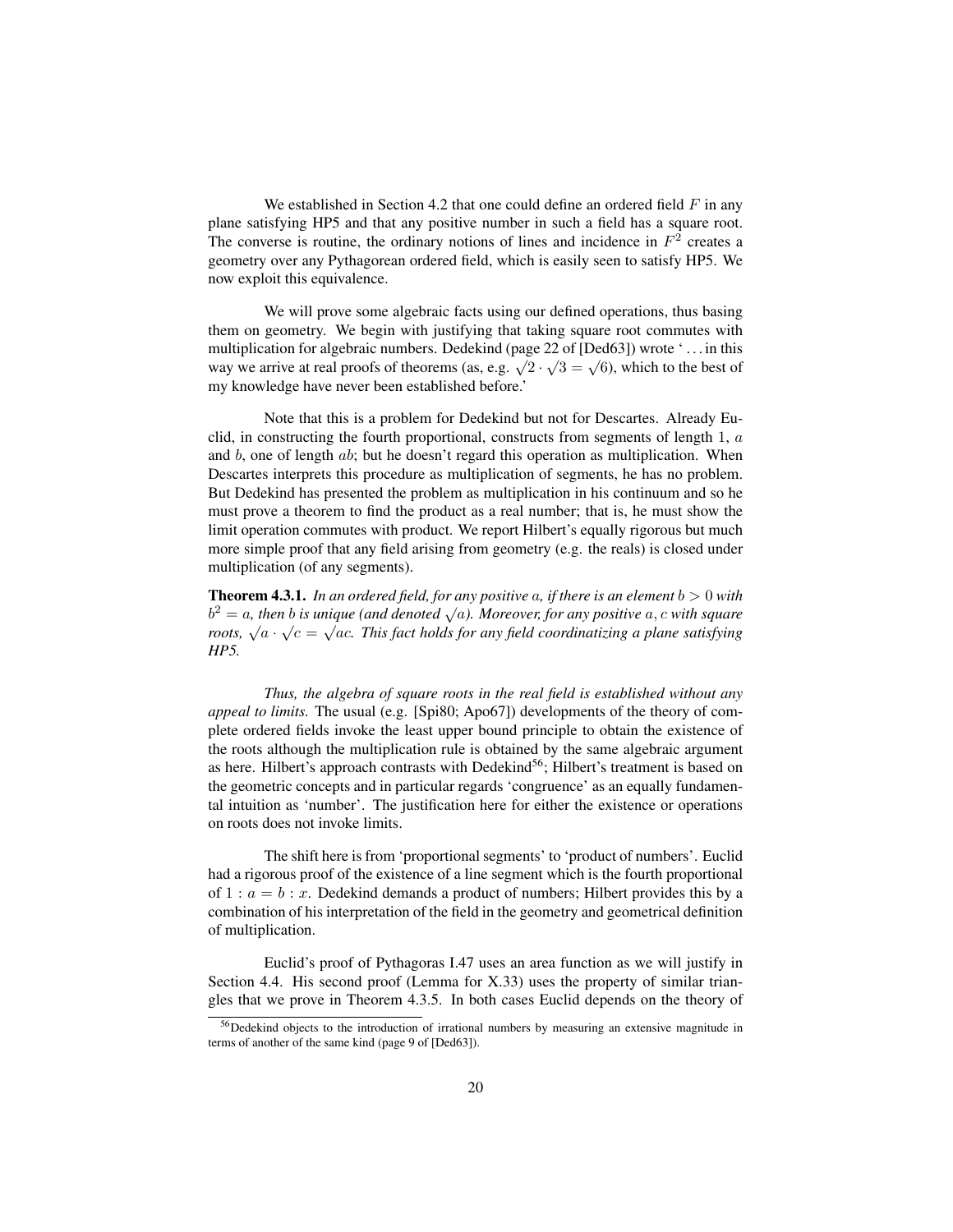proportionality (and thus implicitly on Archimedes axiom) to prove the Pythagorean theorem; Hilbert avoids this appeal<sup>57</sup>. Similarly, since the right angle trigonometry in Euclid concerns the ratios of sides of triangles, the field multiplication justifies basic right angle trigonometry.

Theorem 4.3.2. *The Pythagorean theorem as well as the law of cosines, Euclid II.11 and the law of sines, Euclid II.13 hold in HP5.*

Hartshorne [Har00] describes two instructive examples, connecting the notions of Pythagorean and Euclidean planes.

- **Example 4.3.3.** 1. The Cartesian plane over a Pythagorean field may fail to be closed under square root (Exercise 39.30 of [Har00]).
	- 2. On page 146, Hartshorne<sup>58</sup> observes that the smallest ordered field closed under addition, subtraction, multiplication, division and square roots of positive numbers satisfies the circle-circle intersection postulate is a Euclidean field. We denote this field by  $F<sub>s</sub>$  for surd field.

Note that if HP5 + CCI were proposed as an axiom set for polygonal geometry it would be a complete descriptive but not modest axiomatization.

Heron's formula shows a hazard of the kind of organization of data sets attempted here. In every Euclidean plane such that every positive element of the coordinatizing plane has a square root, Heron's formula computes the area of a triangle from the lengths of its sides. But, the geometric proof of Heron doesn't involve the square roots of the modern formula [Hea21]. Since in EG we have the field with square roots, we can prove the modern form of Heron's formula from EG. Thus, as in from (\*) to (\*\*), the different means of expressing the geometrical property requires different proofs.

In each case we have considered in this section, Greeks give geometric constructions for what in modern days becomes a calculation involving the field operations and square roots. We still need to complete the argument that HP5 is descriptively complete for polygonal Euclidean geometry. We now show that Hilbert's theory of proportions is adequate; in particular it establishes the similar triangle theorem.

**Definition 4.3.4.** *Two triangles*  $\triangle ABC$  *and*  $\triangle A'B'C'$  *are similar if under some correspondence of angles, corresponding angles are congruent; e.g.* ∠A'  $\cong$  ∠A, ∠ $B' \cong \angle B, \angle C' \cong \angle C.$ 

<sup>57</sup>But Hilbert does not avoid the parallel postulate since he uses it to establish multiplication and thus similarity. Euclid's theory of area also depends heavily on the parallel postulate. It is a theorem in 'neutral geometry' in the metric tradition that the Pythagorean Theorem is equivalent to the parallel postulate (Theorem 9.2.8 of [MP81]). But this approach basically assumes Birkhoff's ([Bir32]) 'ruler postulate' (see [Bal16a]) that also provides a multiplication on the 'lengths' (since they are real numbers). Thanks to Julien Narboux for pointing out issues in stating the Pythagorean theorem in the absence of the parallel postulate.

<sup>58</sup> Hartshorne and Greenberg [Gre10] calls this the constructible field, but given the many meanings of constructible, we use Moise's term: surd field.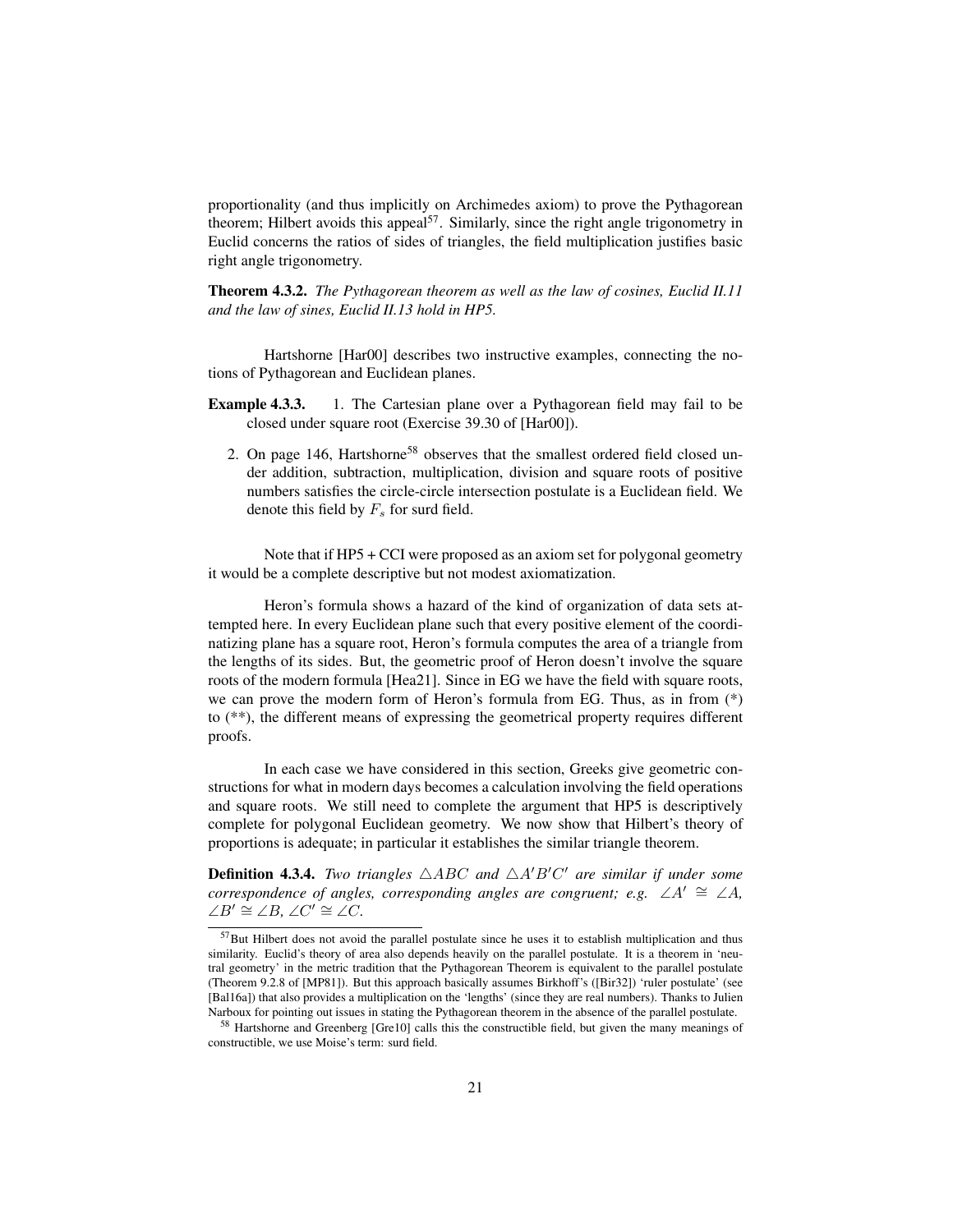Various texts define 'similar' as we did, or as corresponding sides are proportional or require both (Euclid). We now meet Bolzano's challenge by showing that in Euclidean Geometry (without the continuity axioms) the choice doesn't matter. Recall that we defined proportional in terms of segment multiplication in Definition 3.2.3. Hartshorne proves this fundamental result in this context on page 175-177 of [Har00].

Theorem 4.3.5. *Two triangles are similar if and only if corresponding sides are proportional.*

There is no assumption that the field is Archimedean or satisfies any sort of completeness axiom. There is no appeal to approximation or limits. We have avoided Bolzano's atrocious detour through area. But area is itself a vital geometric notion and that is the topic of the next section.

### 4.4 Area of polygonal figures

Hilbert writes<sup>59</sup>, "We ... establish Euclid's theory of area *for the plane geometry and that independently of the axiom of Archimedes.*" In this section, we sketch Hartshorne's [Har00] exposition of this topic. We stress the connections with Euclid's common notions and are careful to see how the notions defined here are expressible in firstorder logic; supporting our 5th objection to second-order axiomatization in [Bal16b]. Although these arguments are not carried out as direct deductions from the first-order axioms, the results are derivable by a direct deduction. Here is an informal definition of those configurations whose areas are considered in this section.

Definition 4.4.1. *A* figure *is a subset of the plane that can be represented as a finite union of disjoint triangles.*

Notions such as polygon involve quantification over integers; this is strictly forbidden within the first-order system. We approach these notions with axiom schemes and sketch a uniform metatheoretic definition of the relevant concepts to prove that the theorems hold in all models of the axioms. Hilbert raised a 'pseudogap' in Eu $c\text{lid}^{60}$  by distinguishing area and content. In Hilbert two figures have

- 1. *equal area* if they can be decomposed into a finite number of triangles that are pairwise congruent
- 2. *equal content* if we can transform one into the other by adding and subtracting congruent triangles.

<sup>59</sup>Emphasis in the original: (page 57 of [Hil71]).

<sup>60</sup>Any model with infinitessimals shows the notions are distinct and Euclid I.35 and I.36 fail for what Hilbert calls area. Hilbert shows they are equivalent under the axiom of Archimedes. Since Euclid includes preservation under both addition and subtraction in his common notions, his term 'area' clearly refers to what Hilbert calls 'equal content', I call this a pseudogap.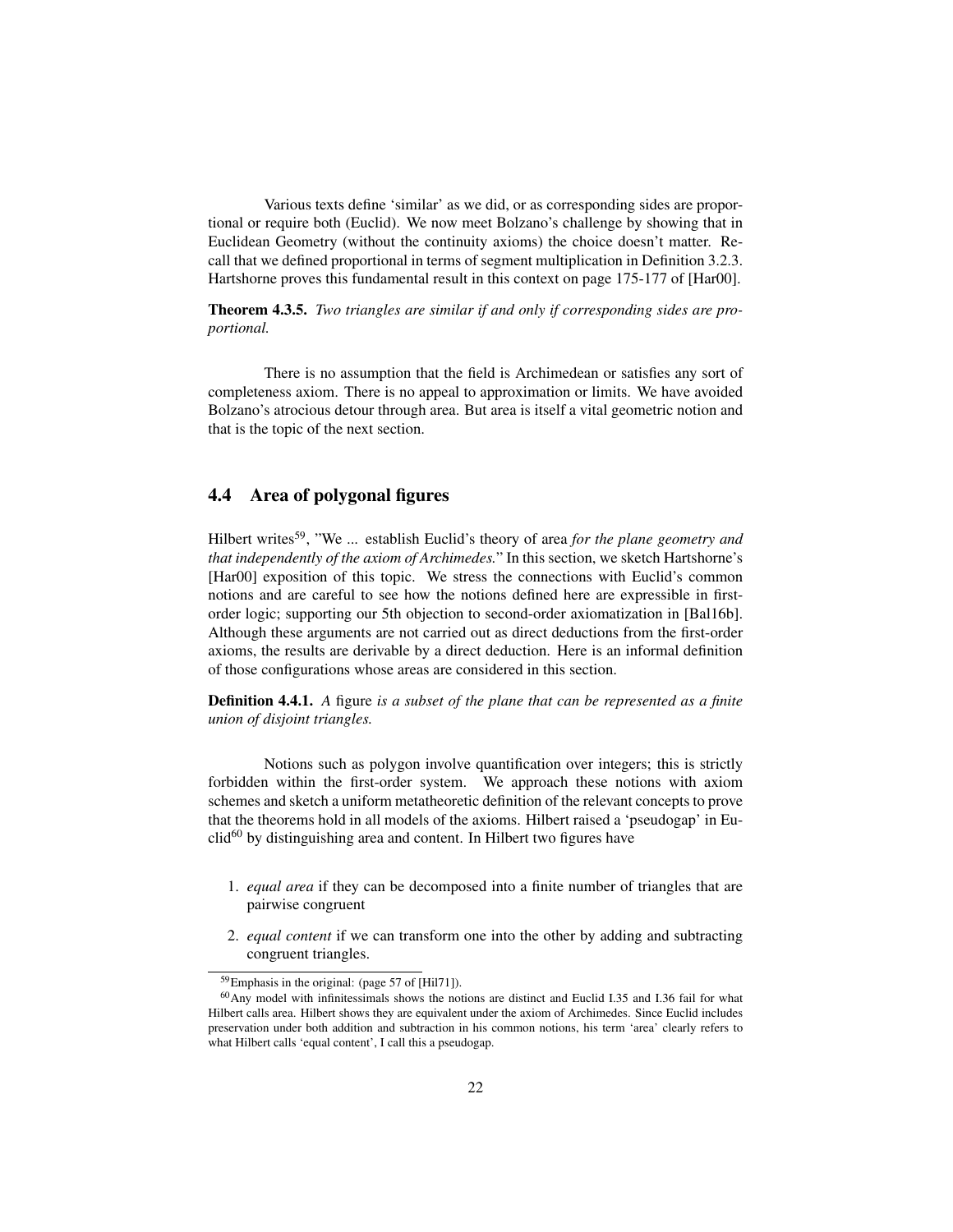Euclid treats the equality of areas as a special case of his common notions. The properties of equal content, described next, are consequences for Euclid of the common notions and need no justification. We introduce the notion of area function to show they hold in all models of HP5.

Fact 4.4.2 (Properties of Equal Content). *The following properties of area are used in Euclid I.35 through I.38 and beyond.*

- *1. Congruent figures have the same content.*
- *2. The content of two 'disjoint' figures (i.e. meet only in a point or along an edge) is the sum of the two content of the polygons. The analogous statements hold for difference and half.*
- *3. If one figure is properly contained in another then the area of the difference (which is also a figure) is positive.*

Observe that while these properties concern 'figure', a notion that is not definable by a single formula in first-order geometry, we can replace 'figures' by  $n$ -gons for each  $n$ . For the crucial proof that the area of a triangle or parallelogram is proportional to the base and the height, we need only 'triangles or quadrilaterals'. In general we could formalize formalize these notions with either equi-area predicate symbols<sup>61</sup> or by a schema and a function mapping into the line as in Definition 4.4.5. Here is the basic step.

**Definition 4.4.3.** *Two figures*  $\alpha$  *and*  $\beta$  (*e.g. two triangles or two parallelograms*) *have equal content in one step there exist figures*  $\alpha'$  *and*  $\beta'$  *such that the disjoint union of*  $\alpha$ *and*  $\alpha'$  *is congruent to the disjoint union of*  $\beta$  *and*  $\beta'$  *and*  $\beta \cong \beta'$ *.* 

Reading equal content for Euclid's 'equal', Euclid's I.35 (for parallelogram) and the derived I.37 (triangles) become the following. With this formulation Hilbert accepts Euclid's proof.

Theorem 4.4.4. *[Euclid/Hilbert] If two parallelograms (triangles) are on the same base and between parallels they have equal content in 1 step.*

Euclid shows the result by adding and subtracting figures, but with a heavy dependence on the parallel postulate to derive properties of parallegrams. See the diagram and proof of Proposition I.35 of Euclid ([Euc56]). Varying Hilbert, Hartshorne (Sections 19-23 of [Har00]) shows that these properties of equal content for a notion of figure (essentially a finite nonoverlapping union of triangles) are satisfied in the system EG (Notation 2.0.4). The key tool is:

**Definition 4.4.5.** An area function *is a map*  $\alpha$  *from the set of figures, P, into an ordered additive abelian group with* 0 *such that*

 $<sup>61</sup>$  For example, we could have 8-ary relation for quadrilaterals have the same area, 6-ary relation for</sup> triangles have the same area and 7-ary for a quadrilateral and a triangle have the same area.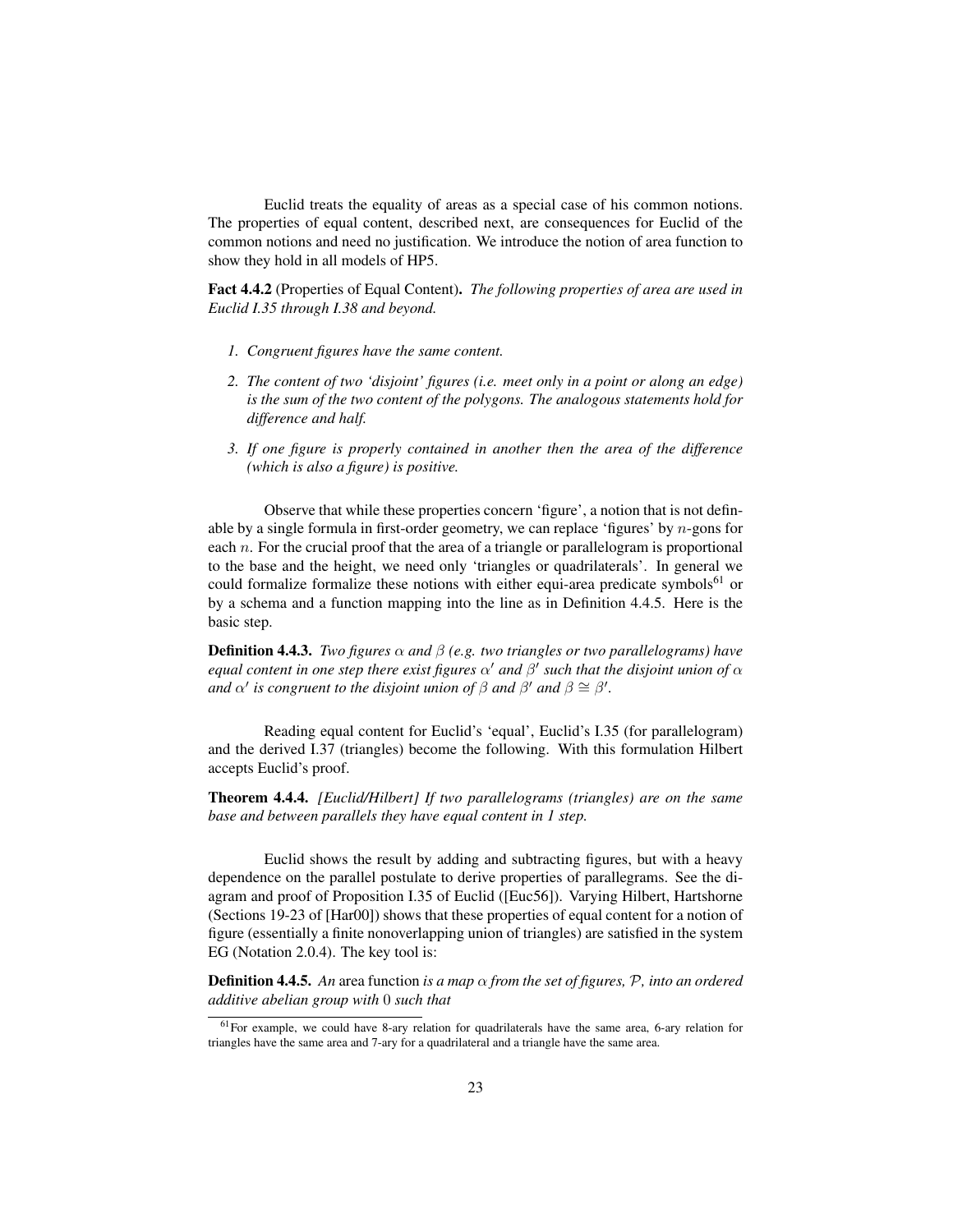- *1. For any nontrivial triangle*  $T$ ,  $\alpha(T) > 0$ *.*
- *2. Congruent triangles have the same content.*
- *3. If* P and Q are disjoint figures  $\alpha(P \cup Q) = \alpha(P) + \alpha(Q)$ .

This formulation hides a family of first order sentences formalizing the triangulation of arbitrary n-gons to define the area function in Section 23 of [Har00]. Now, letting  $F(ABC)$  be an area function as in Definition 4.4.5, (\*) (from the first page) (VI.1) is interpreted as a variant of (\*\*):

$$
F(ABC) = \frac{1}{2}\alpha \cdot AB \cdot AC.
$$

But the cost is that while Euclid does not specify what we now call the proportionality constant, Hilbert must. In (\*\*) Hilbert assigns  $\alpha$  to be one.

In his proof of VI.1 (our \*) Euclid applies Definition V.5 (Definition 3.2.1) to deduce the proportionality of the area of the triangle to its base. But this assumes that any two lengths (or any two areas) have a ratio in the sense of Definition V.4. This is an implicit assertion of Archimedes axiom for both area and length $62$ . As we have just seen, Hilbert's treatment of area and similarity has no such dependence.

It is evident that if a plane admits an area function then the Fact 4.4.2 hold. This obviates the need for positing separately De Zolt's axiom that one figure properly included in another has smaller area<sup>63</sup>. In particular Fact 4.4.2 verifies Common Notion 4 for the concept of area as defined by an area function.

In this paper we defined the notion of a *modest* descriptive axiomatization to emphasize that the primary goal of an axiomatization is to distill what is 'really going on'. One can axiomatize the first-order theory of any structure by taking as axioms all the first-order sentences true in it; such a choice makes a farce of axiomatizing. Historically, we stress one of Hilbert's key points. Hilbert eliminated the use of the Axiom of Archimedes in Euclid's polygonal and circle geometry (omitting area of circle). He [Hil71] was finding the 'distinguished propositions of the field of knowledge that underlie the construction of the framework of concepts' and showing what we now call first-order axioms sufficed. As we elaborate in [Bal16b], Hilbert showed the Archimedean and Dedekind axioms were not needed for 'geometry' but only to base a modern theory of the real numbers on a geometric footing. In that sequel to this paper, we extend the historical analysis from Euclid and Hilbert to Descartes and Tarski. We explore several variants on Dedekind's axiom and the role of first-order, infinitary, and

<sup>&</sup>lt;sup>62</sup>Euclid's development of the theory of proportion and area requires the Archimedean axioms. Our assertion is one way of many descriptions of the exact form and location of the dependence among such authors as [Euc56; Mue06; Ste90; Fow79; Smo08]. Since our use of Euclid is as a source of sentences, not proofs, this reliance is not essential to our argument.

<sup>63</sup>Hartshorne notes that (page 210 of [Har00]) that he knows no 'purely geometric' (without segment arithmetic and similar triangles) proof for justifying the omission of De Zolt's axiom.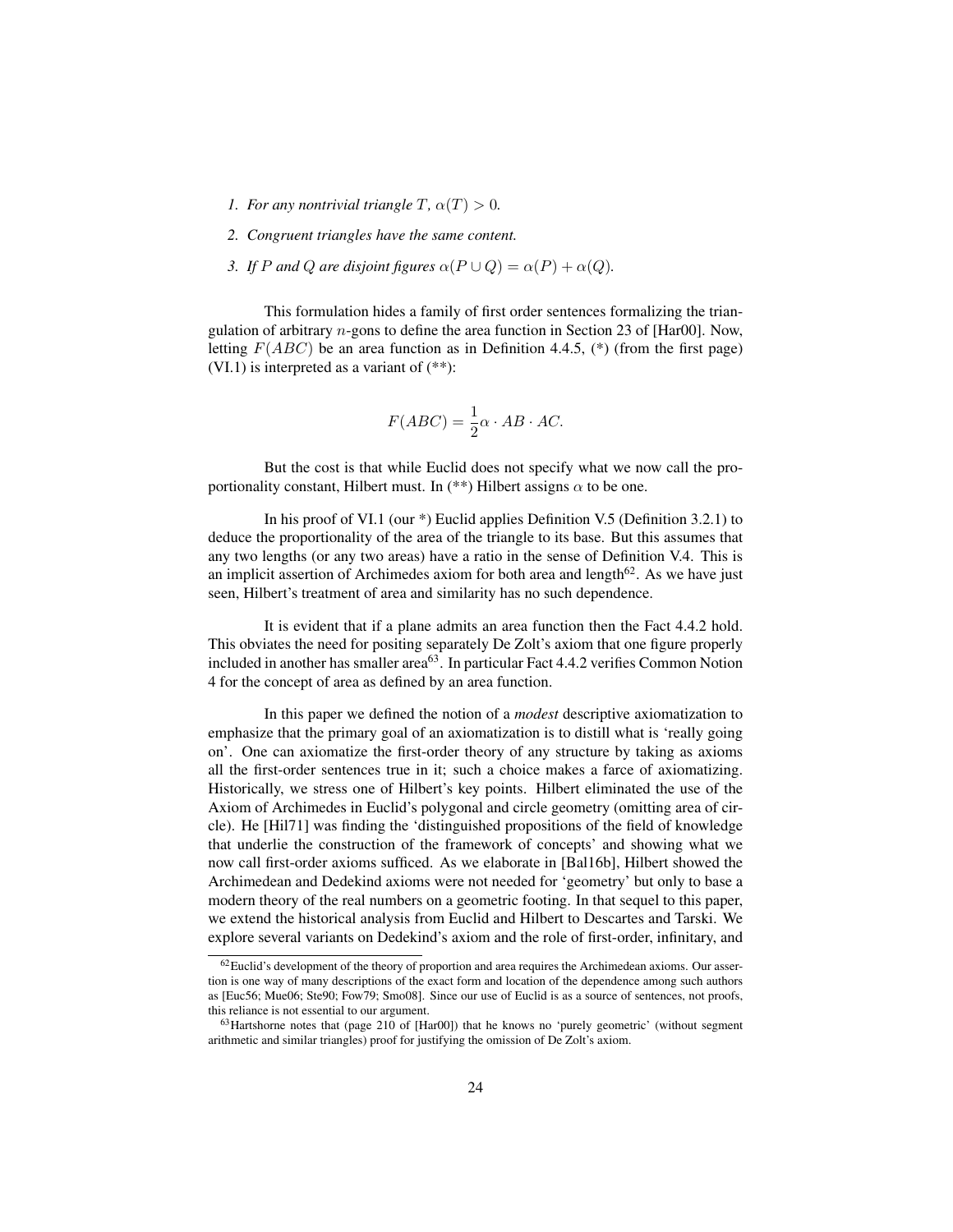second-order logic. Then, we expound a first-order basis for the formulas for area and circumference of a circle.

### References

- [ADM09] J. Avigad, Edward Dean, and John Mumma. A formal system for Euclid's elements. *Review of Symbolic Logic*, 2:700–768, 2009.
- [Apo67] T. Apostol. *Calculus*. Blaisdell, New York, 1967.
- [Art57] E. Artin. *Geometric Algebra*. Interscience, New York, 1957.
- [Bal94] J.T. Baldwin. An almost strongly minimal non-Desarguesian projective plane. *Transactions of the American Mathematical Society*, 342:695–711, 1994.
- [Bal13] J.T. Baldwin. From geometry to algebra. draft paper: Urbana 2013 http://homepages.math.uic.edu/˜jbaldwin/pub/ geomnov72013.pdf, 2013.
- [Bal14] J.T. Baldwin. Completeness and categoricity (in power): Formalization without foundationalism. *Bulletin of Symbolic Logic*, 20:39–79, 2014. http://homepages.math.uic.edu/˜jbaldwin/pub/ catcomnovbib2013.pdf.
- [Bal16a] John T. Baldwin. Axiomatizing changing conceptions of the geometric continuum I: Euclid and Hilbert. 29 pages, submitted, http://homepages.math.uic.edu/˜jbaldwin/pub/ axconIsub.pdf, 2016.
- [Bal16b] John T. Baldwin. Axiomatizing changing conceptions of the geometric continuum II: Archimedes- Descartes-Hilbert-Tarski. 26 pages, submitted, http://homepages.math.uic.edu/˜jbaldwin/pub/ axconIIfin.pdf, 2016.
- [Bir32] G.D. Birkhoff. A set of postulates for plane geometry. *Annals of Mathematics*, 33:329–343, 1932.
- [BM12] John T. Baldwin and Andreas Mueller. A short geometry. http: //homepages.math.uic.edu/˜jbaldwin/CTTIgeometry/ euclidgeonov21.pdf, 2012.
- [Bos93] Henk Bos. 'the bond with reality is cut' Freudenthal on the foundations of geometry around 1900. *Educational Studies in Mathematics*, 25:51j–58, 1993.
- [Bos01] Henk Bos. *Redefining Geomtric Exactness*. Sources and Studies in the History of Mathematics and the Physical Sciences. Springer-Verlag, 2001.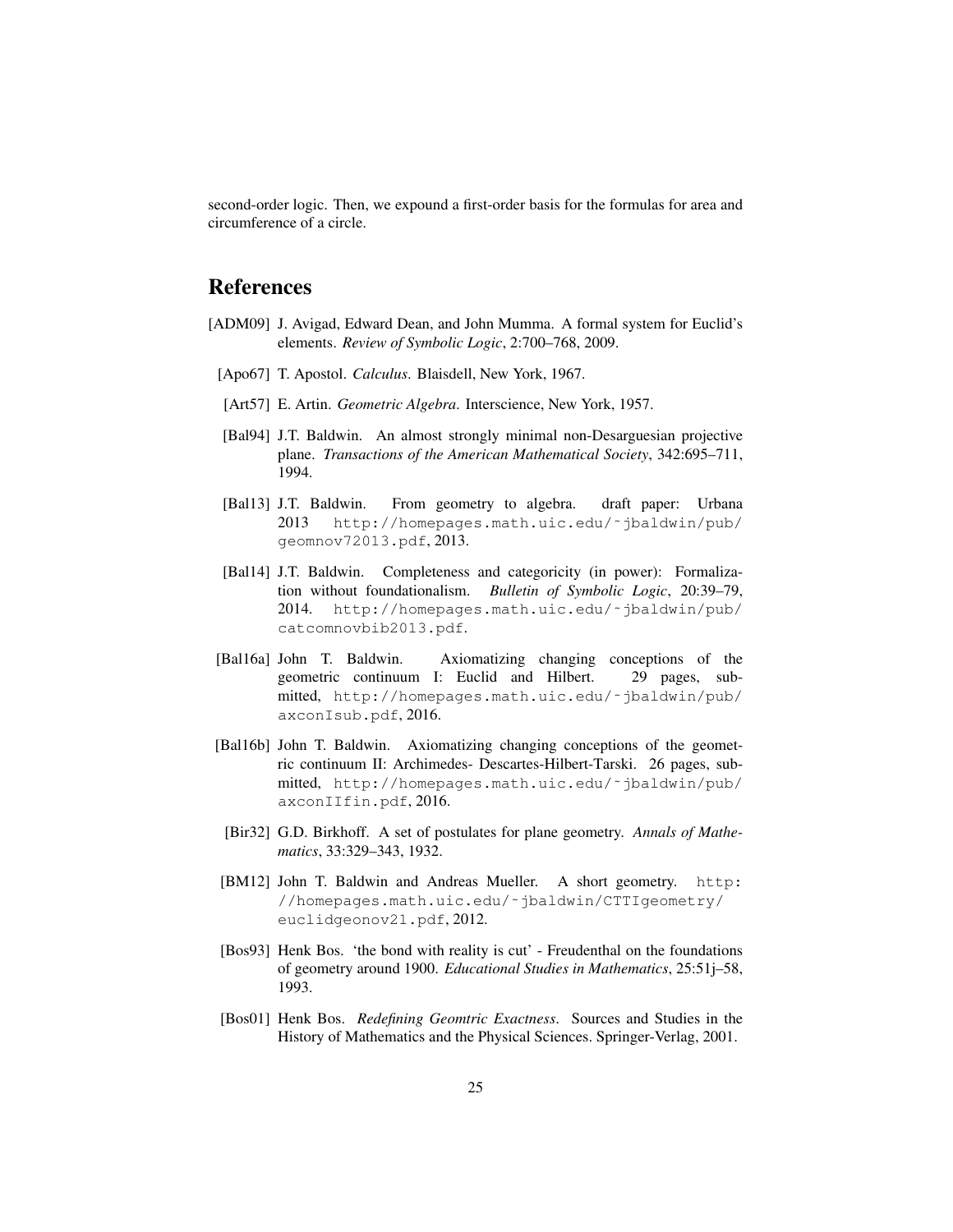- [Cri14a] Davide Crippa. *Impossibility Results: From Geometry to Analysis: A study in early modern conceptions of impossibility*. PhD thesis, Universite Paris Diderot (Paris 7), 2014. PhD. thesis.
- [Cri14b] Davide Crippa. Reflexive knowledge in mathematics: the case of impossibility results. Slides from lecture at French Philosophy of Mathematics Workshop 6, 2014.
- [DA11] M. Detlefsen and A. Arana. Purity of methods. *Philosophers Imprint*, 11:1– 20, 2011.
- [Ded63] Richard Dedekind. *Essays on the theory of Numbers*. Dover, 1963. As first published by Open Court publications 1901: first German edition 1888.
- [Des54] Rene Descartes. *The Geometry of Rene Descartes*. Dover, 1954. Translated by David Eugene Smith and Marcia L. Latham: 1924; originally published 1637 in French.
- [Det14] M. Detlefsen. Completeness and the ends of axiomatization. In J. Kennedy, editor, *Interpreting Goedel*. Cambridge University Press, 2014.
- [Ehr94] P. Ehrlich, editor. *Real numbers, Generalizations of the Reals, and Theories of Continuaa*. Kluwer Academic Publishers, Dordecht, Netherlands, 1994.
- [Euc56] Euclid. *Euclid's elements*. Dover, New York, New York, 1956. In 3 volumes, translated by T.L. Heath; first edition 1908; online at http: //aleph0.clarku.edu/˜djoyce/java/elements/.
- [Fef08] S. Feferman. Conceptions of the continuum. expanded version of a lecture at the Workshop on Philosophical Reflections on Set Theory held at the Centre de Cultura Contempornia de Barcelona on October 7, 2008; http://math.stanford.edu/˜feferman/papers/ ConceptContin.pdf, 2008.
- [Fow79] D. H. Fowler. Ratio in early greek mathematics. *Bulletin (New Series) of the American Mathematical Society*, 1:807–846, 1979.
- [Fra13] C. Franks. Logical completeness, form, and content: an archaeology. In J. Kennedy, editor, *Interpreting Gödel: Critical Essays*. Cambridge University Press., Cambridge, 2013. forthcoming.
- [Fre57] Hans Freudenthal. Zur geschichte der grundlagen der geometrie zugleich eine besprechung der 8. aufl. von hilberts grundlagen der geometrie. *Nieuw Archiefvoor Wiskunde*, 3:105–142, 1957.
- [GG09] I. Grattan-Guinness. Numbers, magnitudes, ratios, and proportions in euclid's elements: How did he handle them. In *Routes of Learning*, pages 171–195. Johns Hopkins University Press, Baltimore, 2009. first appeared Historia Mathematica 1996: https://gismodb.fi.ncsu.edu/gismodb/files/ articles/574997accfc1c3b56e72f57d39a9af55.pdf.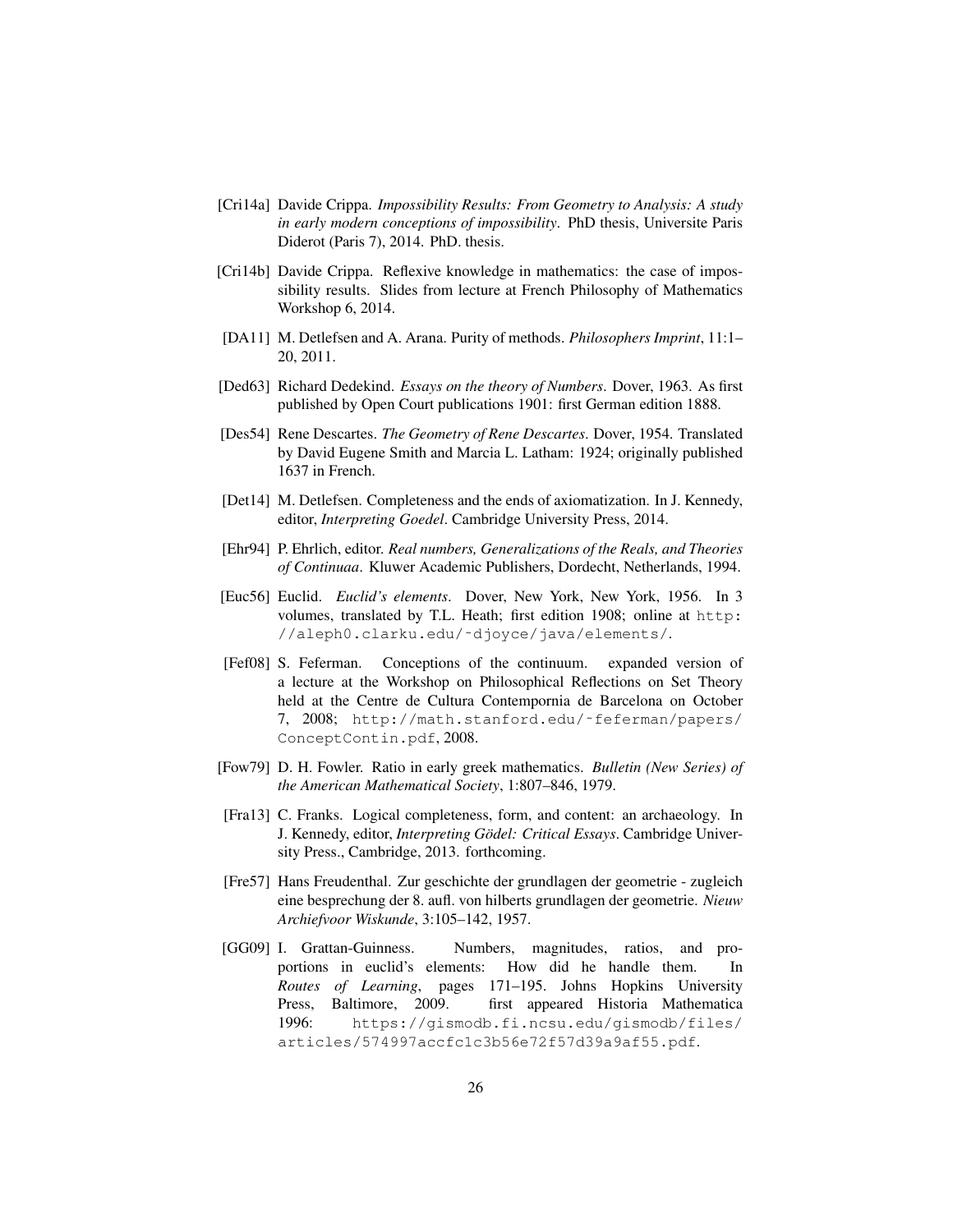- [Gio16] E. Giovannini. Bridging the gap between analytic and synthetic geometry. *Synthese*, 193:3170, 2016.
- [Gra03] L. Gray. A mathematician looks at Wolfram's new kind of science. *Notices of the American Mathematical Society*, 50:200–211, 2003.
- [Gre10] M. Greenberg. Old and new results in the foundations of elementary plane euclidean geometry. *American Mathematical Monthly*, 117:198–219, 2010.
- [Hal08] M. Hallett. Reflections on the purity of method in Hilbert's Grundlagen der Geometrie. In P. Mancosu, editor, *The Philosophy of Mathematical Practice*, pages 198–256. Oxford University Press, 2008.
- [Har00] Robin Hartshorne. *Geometry: Euclid and Beyond*. Springer-Verlag, 2000.
- [Hea21] Thomas Heath. *A History of Greek Mathematics*. Clarendon Press, Oxford, 1921. see http://galileoandeinstein.physics.virginia. edu/more\_stuff/Heron.html.
- [Hey63] A. Heyting. *Axiomatic Projective Geometry*. John Wiley & Sons, New York. North Holland, Amsterdam, 1963.
- [Hil62] David Hilbert. *Foundations of geometry*. Open Court Publishers, 1962. original German publication 1899: reprinted with additions in Townsend translation (with additions) 1902: Gutenberg e-book #17384 http:// www.gutenberg.org/ebooks/17384.
- [Hil71] David Hilbert. *Foundations of geometry*. Open Court Publishers, 1971. translation from 10th German edition, Bernays 1968.
- [Hil04] David Hilbert. In Michael Hallet and Ulrich Majer, editors, *David Hilbert's Lectures on the Foundations of Geometry 1891-1902*, pages xviii + 665. Springer, Heidelberg, 2004.
- [Hil05] David Hilbert. Axiomatic thought. In W. Ewald, editor, *From Kant to Hilbert, vol 2*, volume 78, pages 1105–1115. Oxford University Press, UK, 2005.
- [Hod93] W. Hodges. *Model Theory*. Cambridge University Press, 1993.
- [Hun11] E. Huntington. The fundamental propositions of algebra. In J.W. Young, editor, *Lectures on the Fundamental Concepts of algebra and geometry*, pages 151–210. MacMillan, New York, 1911. chapter IV.
- [Kei71] H.J Keisler. *Model theory for Infinitary Logic*. North-Holland, 1971.
- [Man08] K. Manders. Diagram-based geometric practice. In P. Mancosu, editor, *The Philosophy of Mathematical Practice*, pages 65–79. Oxford University Press, 2008.